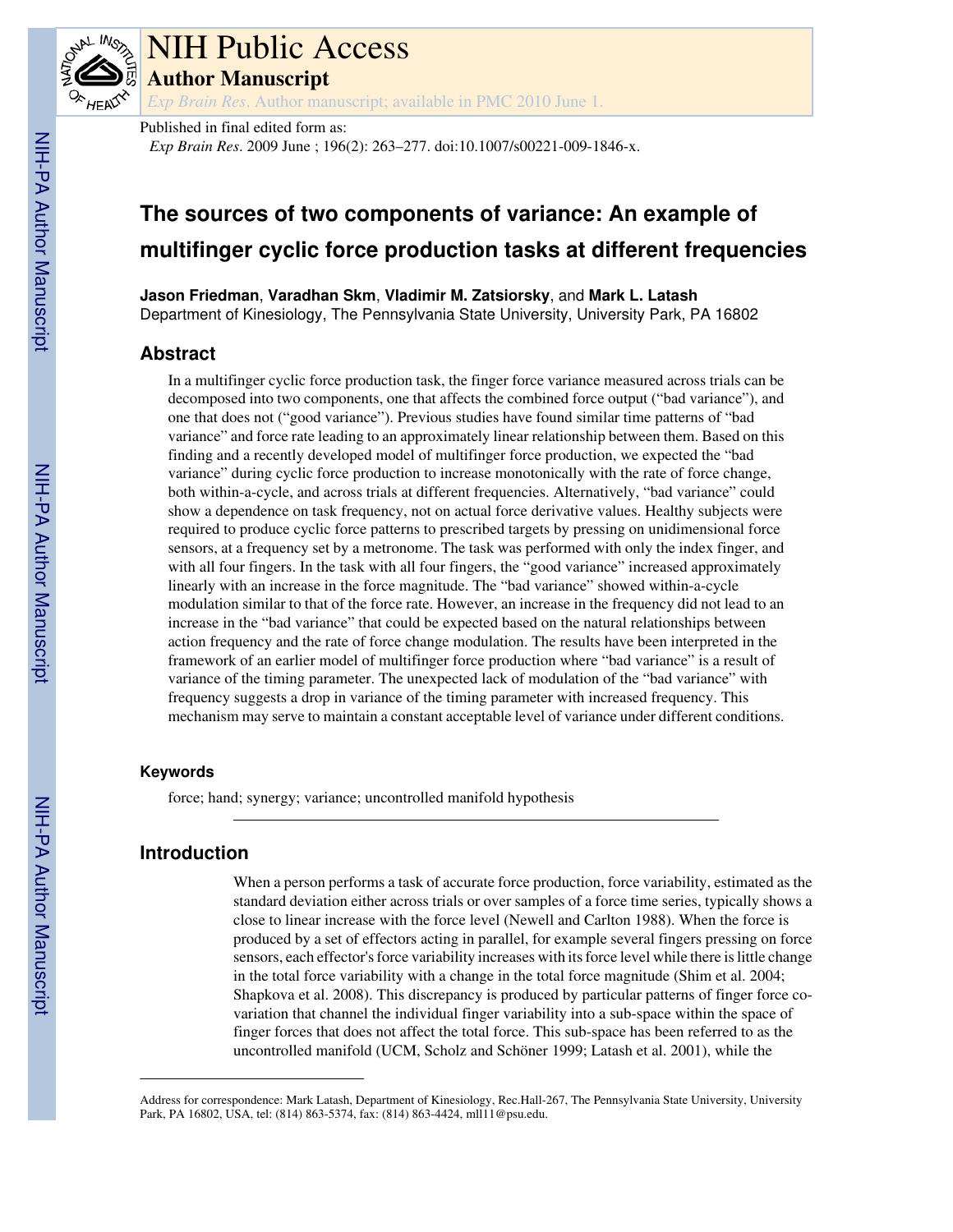hypothetical neural mechanisms that bring about the mentioned patterns of force co-variation have been termed force stabilizing synergies (reviewed in Latash et al. 2002b, 2007).

Studies of force stabilizing synergies commonly used the framework of the UCM hypothesis (Scholz and Schöner 1999; Latash et al. 2002b). According to this hypothesis, the neural controller works in a space of elemental variables and creates in that space a sub-space corresponding to a desired value of a particular performance variable (the UCM). Further, the controller limits variability orthogonal to the UCM ("bad variability", *VORT*) while allowing relatively high variability within the UCM ("good variability",  $V_{UCM}$ ). In studies of multifinger force production, the performance variable was the total force, while the role of elemental variables was played by finger modes – hypothetical neural variables corresponding to desired involvement of individual fingers. Note that finger forces show patterns of force interdependence referred to as enslaving or lack of finger individuation (Li et al. 1998; Zatsiorsky et al. 2000). Hence, finger modes can be changed by the neural controller one at a time, at least hypothetically, while finger forces cannot.

Earlier studies have shown that the finger mode variance within the UCM, *VUCM*, increases with the force level, while the variance orthogonal to the UCM, *VORT*, shows little change with the force level but is strongly modulated with the first force derivative with respect to time (Latash et al. 2002a; Scholz et al. 2002). Note that variability of the total force depends only on *VORT*, not on *VUCM*. Further, these findings formed the basis for a model of multi-finger force variability (Goodman et al. 2005). This model assumed that each finger's force was a time function scaled with two parameters, related to the planned magnitude and timing of that finger's force. Analysis of the experimental data within the model suggested that there was strong co-variation among the magnitude-related parameters for individual fingers, while there was no comparable co-variation among the timing-related parameters. In other words, the central controller seems to be able to co-vary the magnitudes of individual finger involvement such that the total force remains relatively unchanged, while it is unable to co-vary the timing parameters.

Some of the mentioned studies used cyclic force production tasks (Latash et al. 2001; Scholz et al. 2002) while others used discrete tasks (Latash et al. 2002a; Shim et al. 2004). There has been an ongoing debate on whether discrete and cyclic tasks represent two classes with distinct neural control mechanisms or they are different peripheral consequences of basically the same control process (Schaal et al. 2004; Hogan and Sternad 2007). Note that one of the main characteristics of a cyclic process is its frequency while the rate of change of the variable is modulated within the cycle and depends on both frequency and amplitude. Using cyclic tasks allows distinguishing between effects of the rate of force change and of frequency, because it is possible to require an increase in the force rate with an unchanged frequency by changing only the amplitude. This distinction is potentially important because while frequency can be viewed as set at a high control level, the rate of force emerges at the output of the system as a result of the execution. All the mentioned data and the model by Goodman et al. (2005) suggest that *VORT* is defined by the time derivative of force. However, a more recent model (Goodman and Latash 2006) suggests that the two components of variability, *VUCM* and *VORT*, emerge at a relatively high control level. According to this model, one could expect a dependence of *VORT* on frequency of the process rather than on the actual rate of force change. In this experiment, both the frequency, and the rate of force were altered in order to disambiguate between these two possible explanations.

We predicted that for a constant amplitude force production task, increasing the frequency will not result in a change in *VUCM*, as this is proportional to the force, but we expect *VORT* to be modulated within the cycle with force rate and to increase with an increase in frequency (which causes an increase in the force rate).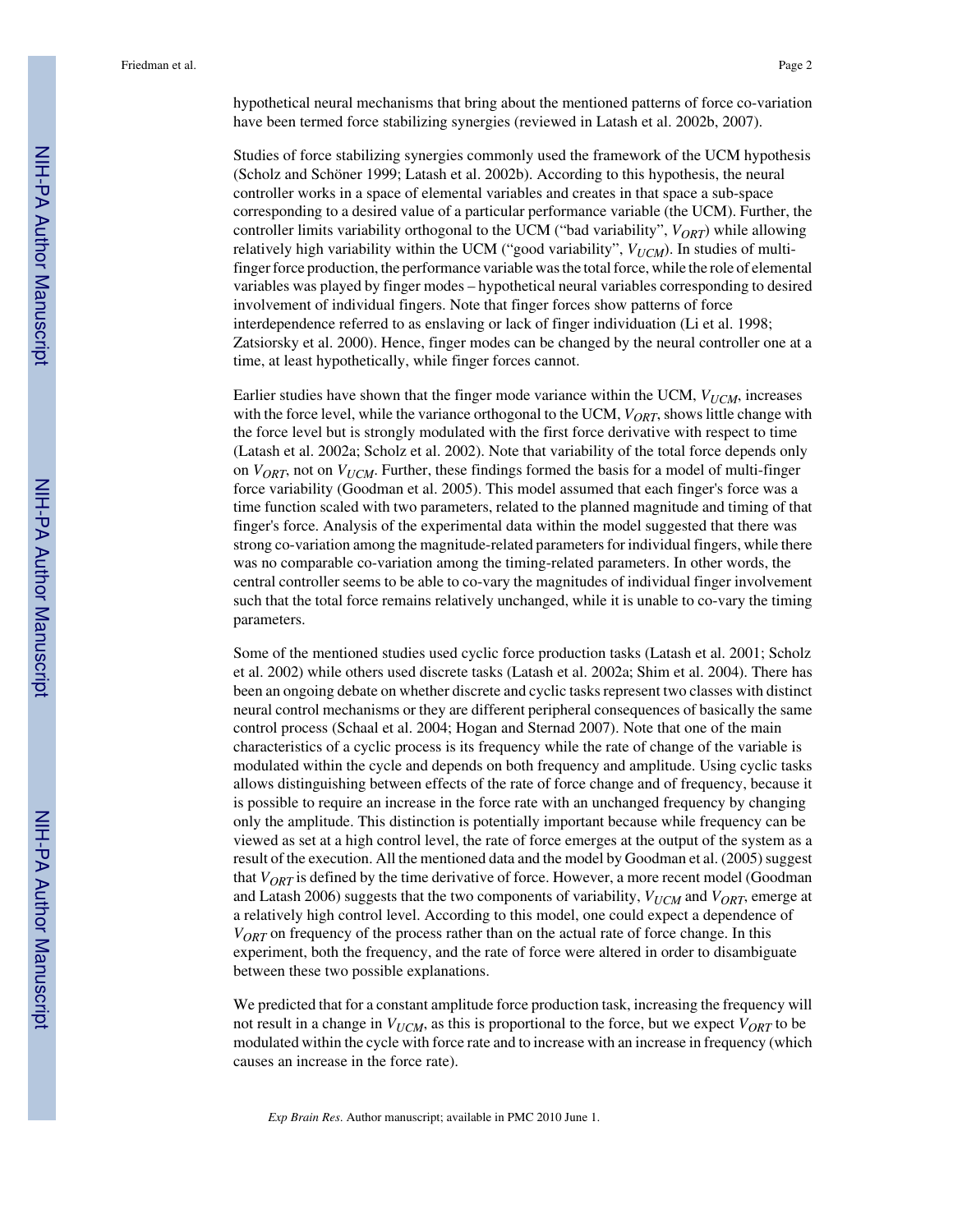# **Methods**

#### **Subjects**

Eight right-hand dominant subjects, 4 males and 4 females (mean ± standard deviation: age 26  $\pm$  4 years, weight 69.5  $\pm$  8.0 kg, height 1.68  $\pm$  0.010 m) volunteered to participate in this experiment. All subjects were healthy, with no known neurological or peripheral disorders. All of the subjects gave informed consent according to the policies of the Office for Research Protections at The Pennsylvania State University.

## **Apparatus**

Figure 1 shows the experimental setup. It consisted of four unidirectional piezoelectric force sensors (model 208C02; PCB Piezotronic Inc.), each with a diameter of 1.5 cm, to measure the vertical forces applied by the four finger tips of the right hand. The sensors were spaced at 3.0 cm intervals in the medio-lateral plane, and the forward-backward location of the sensors was adjusted to match the anatomy of the individual subjects. The signals from the force sensors were amplified by signal conditioners (M482M66, PCB Piezotronics, Inc., NY), and then sampled at 200 Hz with 12 bit resolution by a LabVIEW program running on a PC.

During the measurements, the subject sat comfortably in a chair facing the testing table, with his or her right upper arm at approximately 45° abduction in the frontal plane, 45° flexion in the sagittal plane, and with the elbow at approximately 45° flexion. The forearm rested on a horizontal board on a table, and two pairs of Velcro straps were used to prevent the forearm from moving. The fingers rested on a small wooden wedge to ensure that their posture did not change throughout the measurements. Feedback about the required force production was provided on a 17″ LCD screen placed 65 cm in front of the subjects.

#### **Experimental procedure**

There were three types of tests, maximal voluntary contraction (MVC) tests, single-finger ramp tests, and cyclic force production tests. In all these tests, the subjects were given feedback on the force produced by the instructed finger(s), by a constantly updating plot of the force magnitude (y-axis) against time (x-axis).

In the MVC task, the maximal force produced by the four fingers  $(I - index, M - middle, R$ ring and L - little) and their combination (IMRL) was measured. The subjects were instructed to initially rest their fingers on the sensors. Then, in a self-paced manner after the cursor passed a vertical line (at 10 s after the start of the trial), they were instructed to press "as hard as possible" with the instructed finger(s). After reaching their maximum force (at a self selected time within 10 s), they were told that they could relax. Each trial lasted for 30 s. Two trials were recorded for each finger or combination of fingers, and the largest force produced between the two trials was used in later analysis. In single-finger MVC tests, the subjects were required not to pay attention to possible force production by the other fingers, but were required to ensure that all fingers remained on the sensors throughout the trial.

In the single-finger ramp tests, the subjects were shown a template on the screen, consisting of a horizontal segment at zero force for the first 5 s, then a slanted line from 0% to 40% of MVC over the next 20 s, then another horizontal segment corresponding to 40% MVC for the last 5 s. In each trial, one of the fingers was instructed to produce a force matching this template, and feedback was provided of the force level of that finger. The scale of the feedback was set such that for every trial, the top of the screen corresponded to 50% MVC of the instructed finger. The other three fingers remained on the force sensors, but no feedback on their force was provided. The subjects were instructed not to pay attention to the forces produced by the other fingers. The trials were performed twice for each of the four fingers, with the order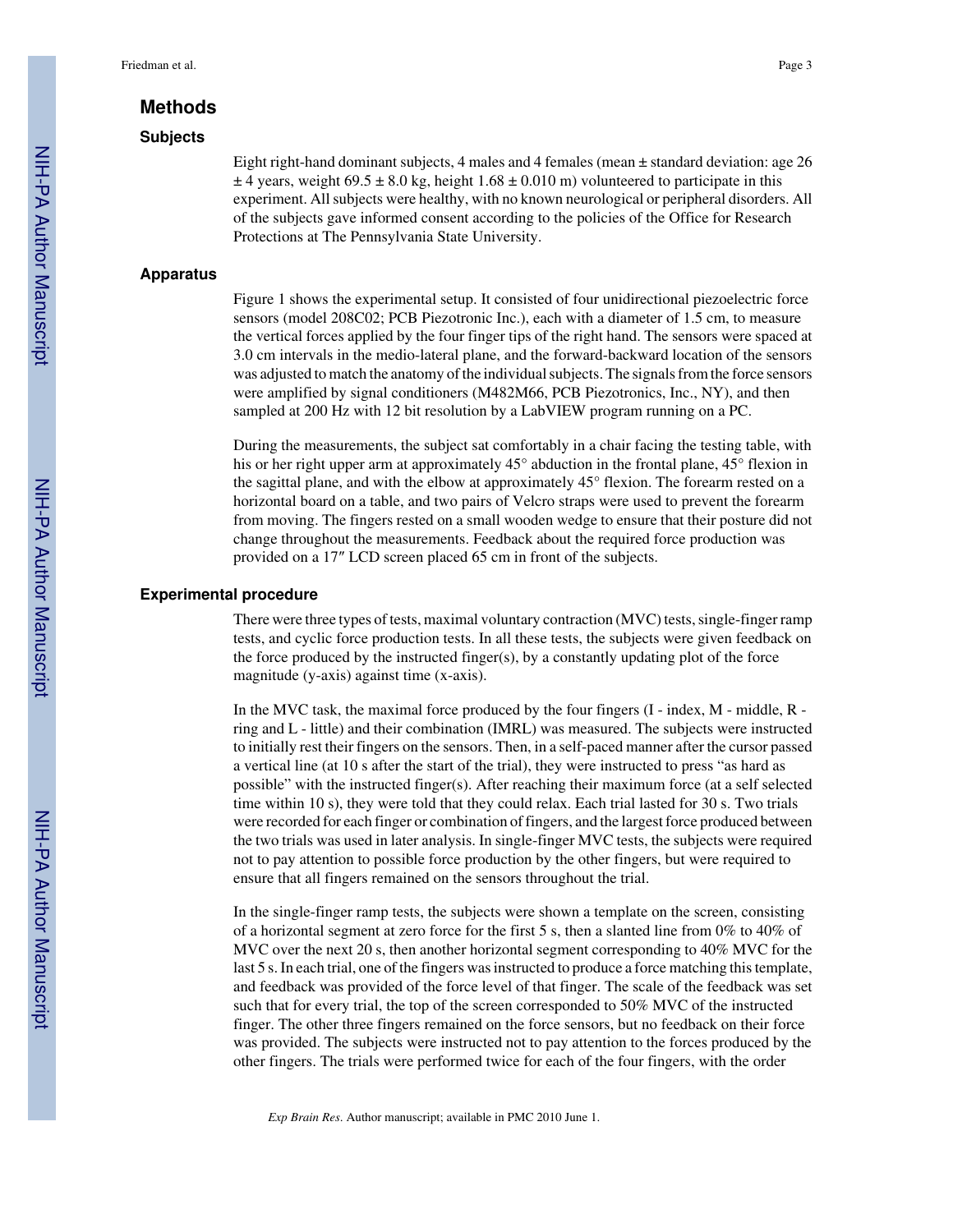balanced across subjects. A rest period of 30 s was provided between trials. The data from these trials were used to compute the enslaving matrix (see further details in the Data Processing section, and in Zatsiorsky et al., 1998).

During the cyclic force production trials, the subjects were required to produce smooth sinewave like force patterns with either the index finger (I), or with all four fingers (IMRL) pressing together. During the I-finger trials, no feedback was provided on the forces produced by the other fingers; the subjects were instructed not to pay attention to possible force production by the other fingers of the hand. They were instructed to make the peaks and troughs lie within a given target range, indicated by dashed lines on the monitor, and to make the changes in force magnitude between these target ranges smooth. Additionally, a computer-generated metronome indicated when the peak or trough should take place. An example of a typical performance in the cyclic force production task is shown in Figure 1.

Four different frequencies were used, 0.67 Hz, 0.9 Hz, 1.1 Hz and 1.33 Hz. These frequencies were selected based on a pilot experiment, and spanned the range of frequencies over which subjects could successfully complete the task given the error margins. These frequencies are lower than the preferred frequencies of 1.5 – 2 Hz reported in similar tasks (Latash et al. 2001; Scholz et al. 2002); this is probably due to the stricter explicit accuracy constraints in this experiment. In the previous experiments, only a target line was given, whereas here a target range was given. Additionally, subjects in this experiment were required to match the metronome beat both at the peaks and troughs of the force production, whereas in the previous experiments, the subjects were required to match the metronome only at the force peaks.

The two targets were set at 10% of MVC, and 30% of MVC. For the 0.9 Hz frequency, an additional set of targets was used (10% MVC and 40% MVC). Each target consisted of a solid line, with dashed lines at  $\pm$  3% MVC. The scale of the feedback was altered such that feedback was always provided in terms of MVC rather than in N.

For each finger combination and frequency, a 30-s practice trial was performed, followed by three recordings of 30 s each. The order of finger combination/frequency was randomized, while the practice trial and three main trials of a particular combination were consecutive.

#### **Data processing**

The data were processed using Matlab (The MathWorks, Natick, MA). The calculations of the variance of the force data was performed on unfiltered data. As the data were smooth to begin with, and the variance is calculated across repetitions of the task, the use of unfiltered force data is not expected to produce different results to using filtered force data as in some of the earlier studies (Latash et al. 2001, 2002a; Scholz et al. 2002). Calculation of the force rate (dF/ dt) was performed using a 5-point derivative on filtered data (using a two-way 2nd order lowpass Butterworth filter at 6 Hz).

The data from the cyclic force production task were analyzed within the framework of the uncontrolled manifold (UCM) hypothesis. The UCM hypothesis offers a method to compute the "good" and "bad" components of variance in the space of commands to individual fingers (reviewed in Latash et al. 2002b, 2007). Briefly, the space of elemental variables (commands to individual fingers, finger modes) is divided into two sub-spaces, one corresponding to a fixed value of the total force (the UCM) and the other leading to changes in the total force (orthogonal to the UCM). Further, variance across trials is compared within the two sub-spaces (per dimension); if significantly more variance lies within the UCM, a conclusion is drawn that a multi-element synergy stabilizes the total force.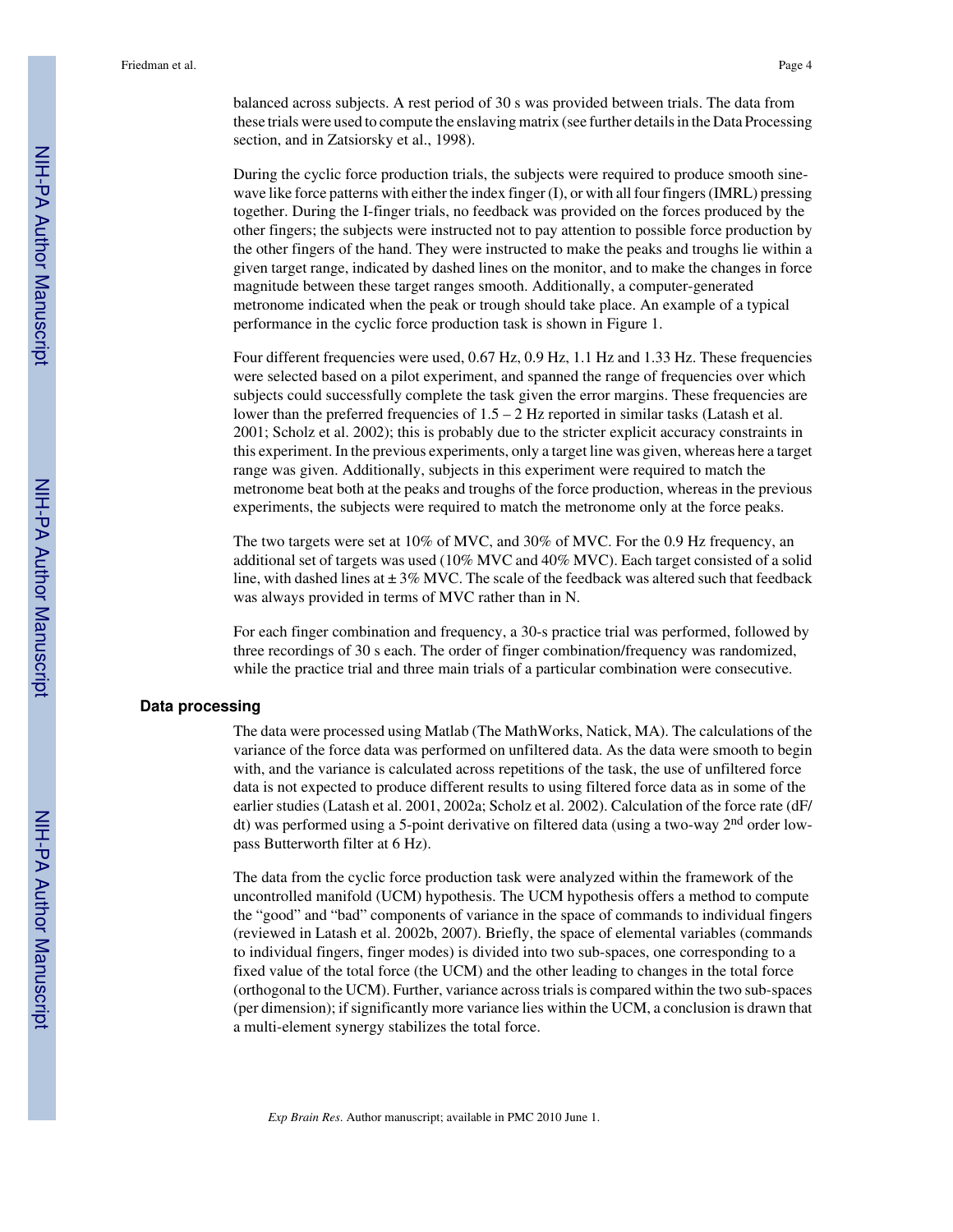Due to the mentioned phenomenon of enslaving (Zatsiorsky et al. 1998, 2000), individual finger forces co-vary positively across tasks and force values. To analyze task-specific patterns of co-variation, forces have to be converted into finger modes (Latash et al. 2001), which can hypothetically be changed by the controller one at a time. This was done using the corresponding enslaving matrix, **E**.

Single-finger ramp trials were used to generate **E** for each subject. For each single-finger trial, a linear regression of the forces produced by individual fingers against the total force produced by all four fingers over a 20-s time interval in the middle of the ramp was computed. The ratios between the changes in individual finger forces and the change in the total force were used to construct an enslaving matrix for each subject as follows:

$$
E = \begin{bmatrix} \frac{\Delta f_{I,J}}{\Delta F_I} & \frac{\Delta f_{I,M}}{\Delta F_N} & \frac{\Delta f_{I,R}}{\Delta F_R} & \frac{\Delta f_{I,L}}{\Delta F_L} \\ \frac{\Delta f_{M,I}}{\Delta F_I} & \frac{\Delta f_{M,M}}{\Delta F_N} & \frac{\Delta f_{M,R}}{\Delta F_R} & \frac{\Delta f_{M,L}}{\Delta F_L} \\ \frac{\Delta f_{R,I}}{\Delta F_I} & \frac{\Delta f_{R,M}}{\Delta F_N} & \frac{\Delta f_{R,R}}{\Delta F_R} & \frac{\Delta f_{R,L}}{\Delta F_L} \\ \frac{\Delta f_{L,J}}{\Delta F_I} & \frac{\Delta f_{L,M}}{\Delta F_M} & \frac{\Delta f_{L,R}}{\Delta F_R} & \frac{\Delta f_{L,L}}{\Delta F_L} \end{bmatrix}
$$
(1)

where  $\Delta f_{j,k}$  are the changes of individual finger forces *j* (*j* = *I*, *M*, *R*, and *L*) and  $\Delta F_k$  are the changes of the respective total forces, produced during the ramp when finger  $k$  ( $k = I, M, R$ , and L) is the instructed finger. This matrix is a linear approximation of a matrix containing partial derivatives  $\partial f_{j,k}$  /  $\partial F_k$  where  $\partial f_{j,k}$  and  $\partial F_k$  are the infinitesimal changes of individual and total finger forces.

The force data from the cyclic force production trials **f** were converted into mode magnitudes **m** by using the **E** matrix:  $\mathbf{m} = [\mathbf{E}]^{-1} \cdot \mathbf{f}$ .

The force data in the cyclic task were segmented into the periods of force increase, and force decrease. The segmentation for periods of force increase was performed by selecting the data between a local minimum and a local maximum of the force rate (*dF/dt*), or vice-versa for the force decrease. Only segments where the force crossed the force mid-line (half way between the targets) were considered. Additionally, segments where the start or the end of movement were more than 15% MVC away from the target, or temporally more than 20% of a cycle away from the metronome tick were discarded. For computation of the variance, the segmented force data were first resampled to 100 data points using cubic spline interpolation.

For later statistical analysis, the mean force (I or IMRL) was calculated across trials for each condition. Nine time samples were selected such that the mean force at these times was 12%, 14%, …, 28% of MVC. The variance was then calculated at these times. In this way, the variances are calculated at evenly spaced force levels. Note that the variance was calculated at these times, rather than averaged across the inter-sample time intervals.

In comparing conditions with different amplitudes, rather than selecting samples with equidistant force levels, the variance was instead calculated at ten different time points, which were at phase  $10\%, 20\%, \ldots, 90\%, 100\%$  (from 100 samples, using the resampled force data). Using this sampling technique, the variance is calculated at evenly spaced time intervals.

In the IMRL task, changes in the value of the total force  $F_{TOT}$  can be written as a function of the changes in the modes  $dm=[dm_idm_ndm_idm_l]^T$ , where T signifies a matrix transpose.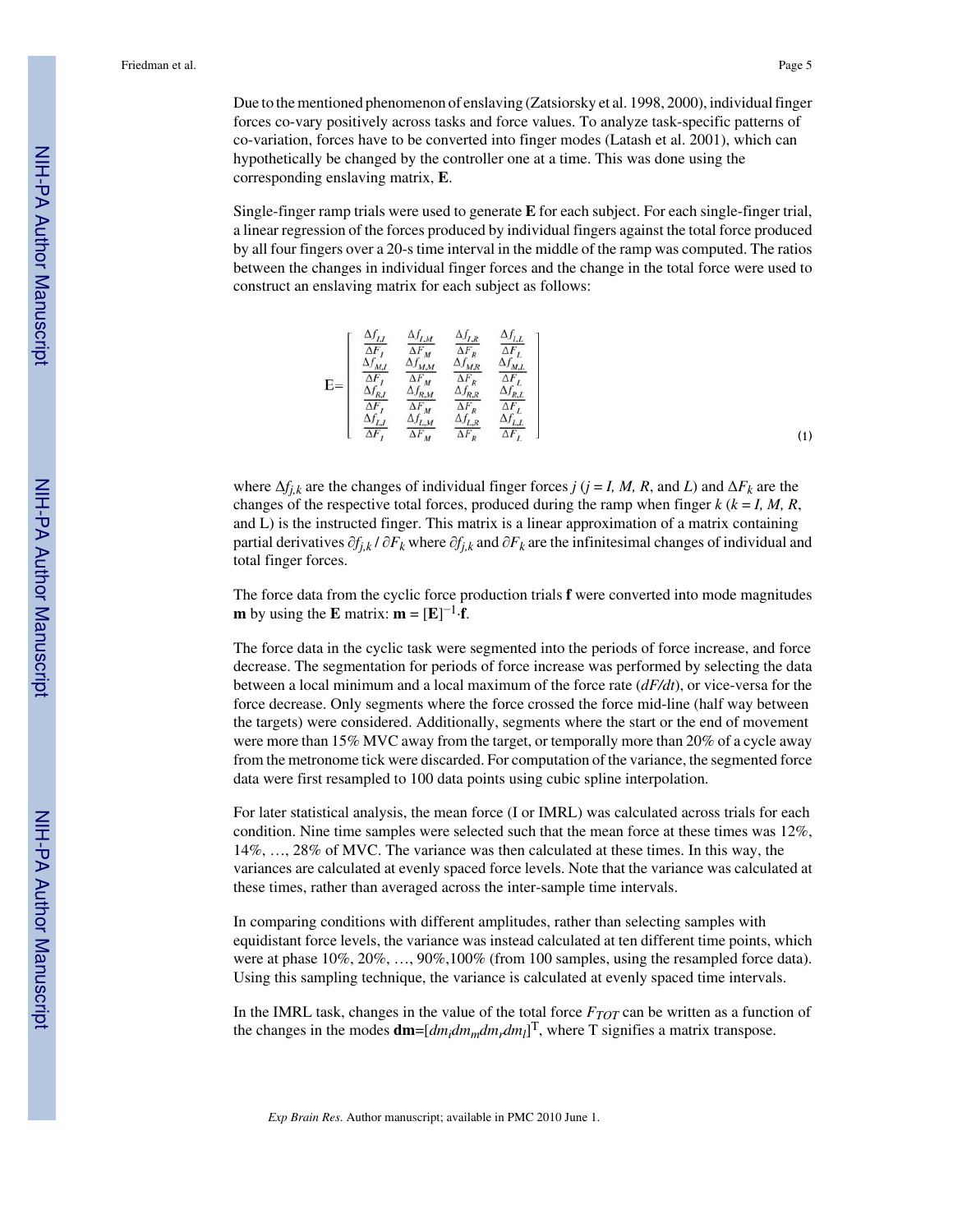$$
dF_{\text{TOT}} = \begin{bmatrix} 1 & 1 & 1 & 1 \end{bmatrix} df = \begin{bmatrix} 1 & 1 & 1 & 1 \end{bmatrix} E dm \tag{2}
$$

where  $df = [df_i df_m df_l df_l]^T$ . The UCM is defined by an orthogonal set of eigenvectors in mode space  $e_i$  that do not alter the total force, i.e.

$$
0 = \begin{bmatrix} 1 & 1 & 1 & 1 \end{bmatrix} \text{E}e_i \tag{3}
$$

These directions can be found by taking the null space of the Jacobian of this transformation ([1 1 1 1] **E**). The mean-free modes were projected onto these directions and summed, to give

$$
f_{\parallel} = \sum_{i=1}^{n-p} \left( e_i^T \cdot dm \right) e_i \tag{4}
$$

where  $n = 4$  is the number of degrees of freedom of the **m** vector, and  $p=1$  the number of degrees of freedom of the performance variable (*FTOT*). The component orthogonal to the null space is given by:

$$
f_{\perp} = dm - f_{\parallel} \tag{5}
$$

The amount of variance per DOF parallel to (or within) the UCM is then given by:

$$
V_{\text{UCM}} = \frac{\sum |f_{\parallel}|^2}{(n-p) N_{\text{trials}}}
$$
(6)

This is the variance that is compensated, that is, it does not alter the total force. Similarly, the amount of variance per DOF orthogonal to the UCM is given by:

$$
V_{\text{ORT}} = \frac{\sum_{i=1}^{N_{\text{trials}}} |f_{\perp}|^2}{pN_{\text{trials}}}
$$
\n(7)

# **Statistics**

Standard descriptive statistics were used. The accuracy in performing the different conditions was compared using ANOVA on the timing errors (expressed in percent of a half-cycle) and force errors (computed as the distance from the target at force maxima/minima, and expressed in percent of MVC) at the start and end of the force half-cycles, with factors *Combination* (I or IMRL), *Frequency* (0.67 Hz, 0.9 Hz, 1.1 Hz, 1.33 Hz), and *Direction* (force increase, force decrease). These ANOVAs were performed on the data for the amplitude of 20% MVC. To compare the effect of amplitude, additional ANOVAs were performed over the conditions where the frequency was 0.9 Hz with factors *Combination, Amplitude* (20% or 30% MVC), and *Direction.*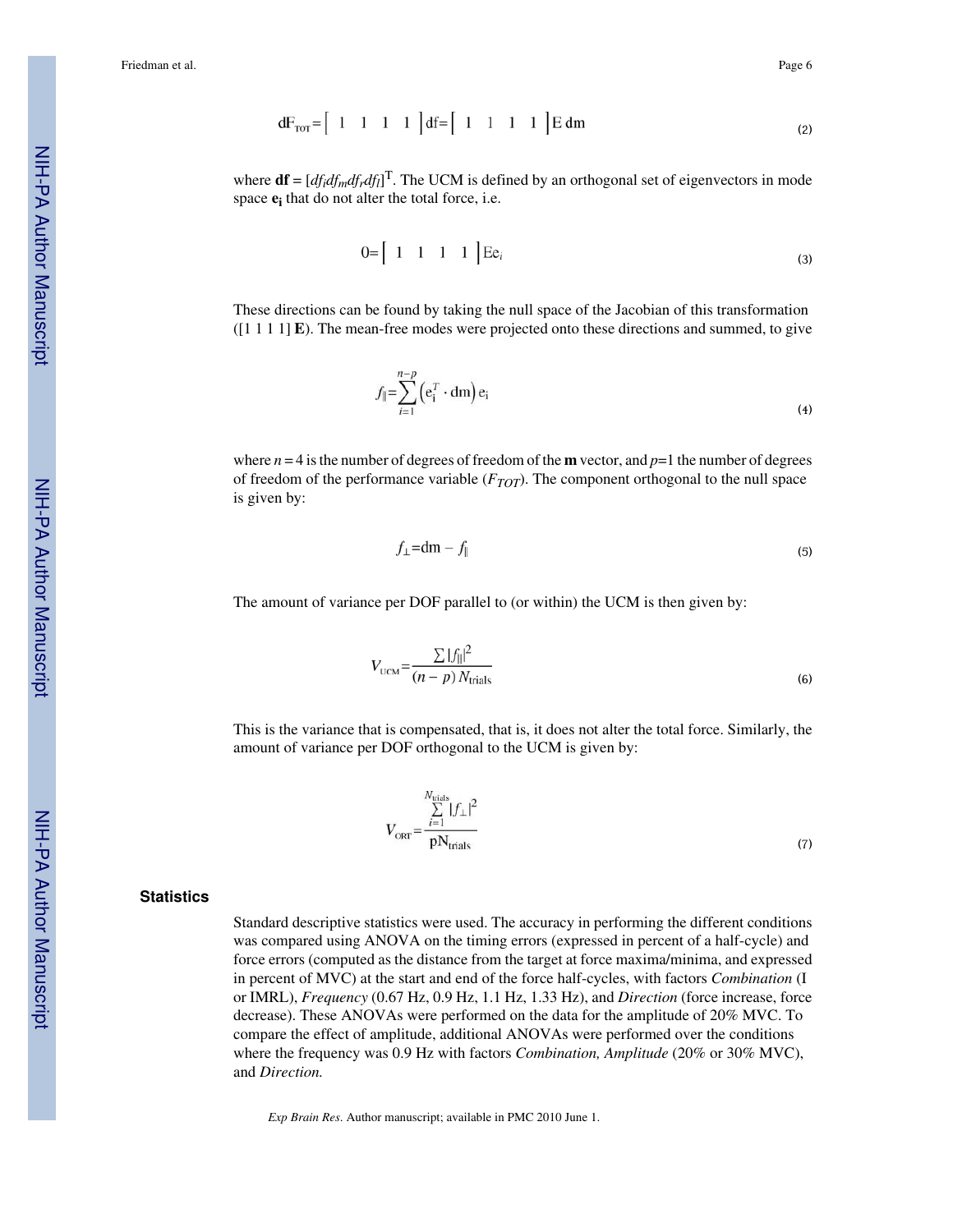To compare the variance between the trials with finger combinations I and IMRL, a two-way repeated measures ANOVA was performed, with factors *Combination* (I or IMRL) and *Representative point* (beginning of force increase/decrease, at time of peak (or trough) of force rate, end of force increase/decrease).

Repeated measures ANOVAs were performed on the two components of the variance described above, *VUCM* and *VORT* with factor V*ariance Type (VUCM* or *VORT*) and repeated factor of *Time* (Phase 10%, 20%,…,100%). The variance was calculated at these time samples.

For *VUCM*, the variances were calculated at 9 samples corresponding to equidistant force levels as described in the Data Processing section above. To test the hypothesis that  $V_{UCM}$  is dependent on force and not on force rate (which is expected to change with frequency), the factors used were *Force* (12%, 14%, …, 28% of MVC), *Frequency* (0.67 Hz, 0.9 Hz, 1.1 Hz, 1.33 Hz) and *Direction* (force increase, force decrease). Direction was included to test whether the variance changes are symmetrical for force increase and decrease.

For *VORT*, the variances were calculated at 10 equally spaced times (Phase 10%, 20%, …, 100%). To test the hypothesis that *VORT* is dependent on force rate, a repeated measures ANOVA was performed with factors *Frequency*, *Time* (Phase 10%, 20%,…,100%) and *Direction.* Frequency is expected to be linearly related to mean force rate magnitude (across trials). As the force rate changes with time within a trial, *Time* is expected to also have a significant effect on *VORT*. Direction is again included to capture the differences in force increase and decrease. To prevent the changes in amplitude from affecting the results, only the conditions with 20% amplitude were used for this ANOVA.

To test whether the *VORT* increases with increased force amplitude, a second repeated-measures ANOVA was performed with factors *Amplitude* (20% and 30% of MVC), *Time* and *Direction.* This ANOVA was performed only with the conditions where the frequency was 0.9 Hz (where the amplitude was 20% MVC and 30% MVC).

The data were checked for violations of sphericity, and the Huynh-Feldt (H-F) criterion was used to reduce the number of degrees of freedom where necessary. Post-hoc tests (Tukey's honestly significant difference) were used to further analyze significant effects. The *p* value for significance was set at 0.05.

#### **Linear Model**

In Latash et al. (2002a), a linear model was proposed to describe the relationship between the two components of variance (*VUCM* and *VORT*) and the task characteristics such as total force magnitude ( $F_{TOT}$ ) and its rate of change ( $dF_{TOT}/dt$ ). This model suggested that, for each condition, there was a linear relationship between  $V_{UCM}$  and  $F_{TOT}$ , and a linear relationship between  $V_{UCM}$  and  $dF_{TOT}/dt$  (and to a lesser extent,  $F_{TOT}$ ):

$$
V_{\text{UCM}} = a_1 * F_{\text{TOT}} + c_1
$$
  
\n
$$
V_{\text{ORT}} = a_2 * F_{\text{TOT}} + b_2 * |dF_{\text{TOT}}/dt| + c_2
$$
 (8)

This model is slightly modified from the version found in Latash et al. (2002a), in that we consider absolute force rate | *dFTOT/dt* | rather than force rate *dFTOT/dt.* During the force halfcycles when the force is decreasing, *dFTOT/dt* will be negative, while *VORT* is always positive, and so using  $dF_{TOT}/dt$  ensures that this term is always positive, allowing comparison between the force half-cycles where the force is increasing and decreasing. We used this model and fit its parameters, *a1*, *c1*, *a2*, *b2* and *c2* using linear regression, to the observed variances, force,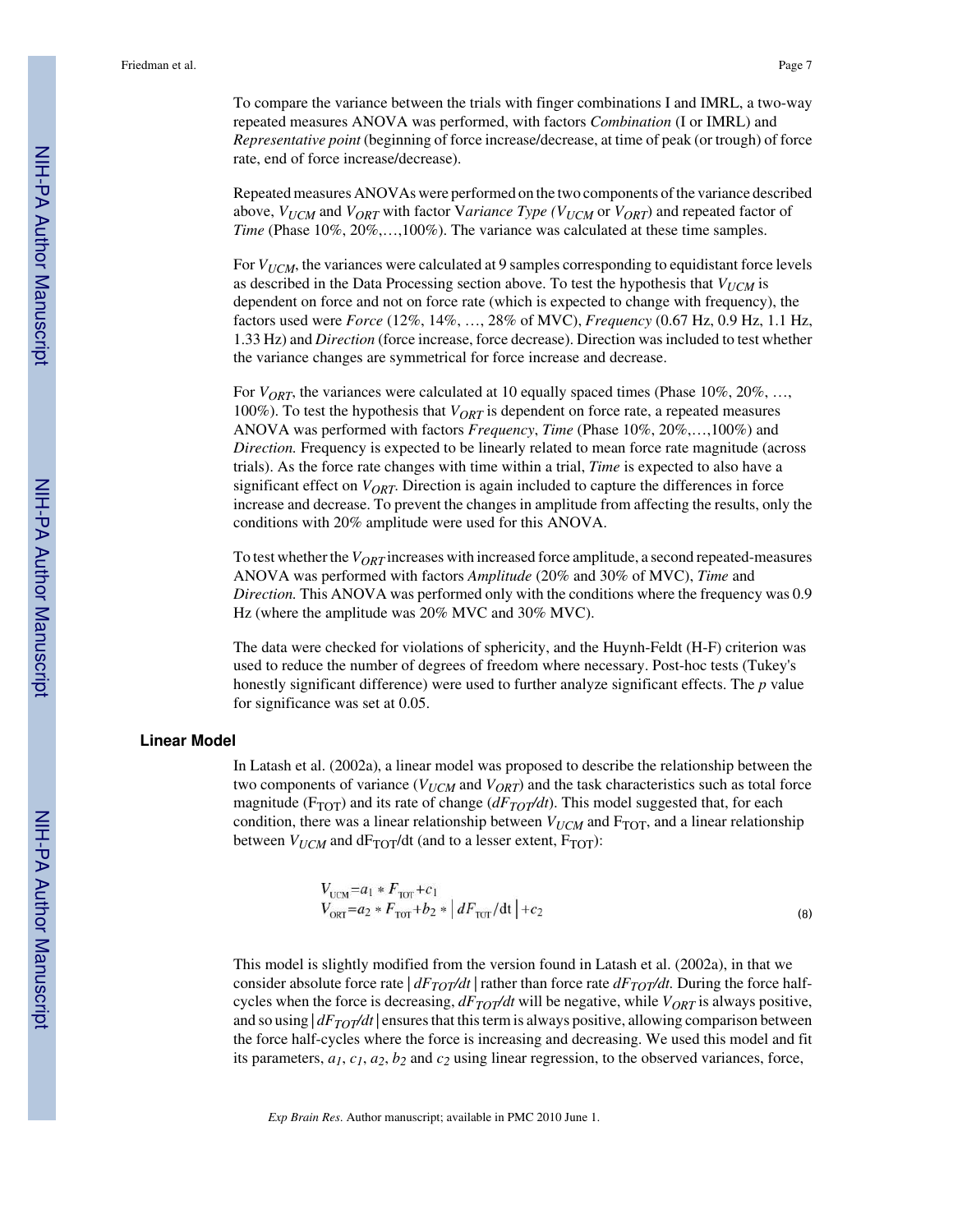and force rate magnitudes. The linear regression was performed separately for each subject and for each combination of frequency (0.67 Hz, 0.9 Hz, 1.1 Hz, 1.33 Hz), amplitude (20% and 30% of MVC), direction (force increase and force decrease) and finger combination (I and IMRL), for a total of 20 combinations. The effect of frequency and direction on the parameters was tested by performing ANOVA on all five parameters for all trials with 20% MVC amplitude, with factors *Frequency* and *Direction.*

# **Results**

#### **Task performance and accuracy**

After one practice trial, the subjects were all able to perform the cyclic task at the acceptable level of accuracy. An example of a typical trial can be found in Figure 1; this Figure shows the cyclic task performed at 0.9 Hz by the index finger. Across subjects, the mean (±standard deviation) percentage of rejected trials for the force increase was 29.0±7.9%, and for the force decrease was 24.9±9.1%.

For the accepted trials, the error in amplitude (the distance from the target line) was approximately 1-2% of MVC. The timing errors were approximately 20% of the duration of the half-cycle. These errors, averaged across subjects, are shown in Table 1. The errors at the end of the force increase half-cycle are not exactly equal to the errors at the start of the force decrease half-cycle because not all half-cycles were accepted. To determine whether these errors varied across the conditions, an ANOVA was performed on the four quantities shown in Table 1, namely the amplitude error and the timing error, at the start and end of the halfcycle, for all conditions with 20% MVC amplitude. The factors were *Combination* (I or IMRL), *Frequency* (0.67 Hz, 0.9 Hz, 1.1 Hz, 1.33 Hz), and *Direction* (force increase, force decrease), and their interactions. A significant main effect was found only for Frequency, for the timing error at the start ( $F_{(3,3)} = 4.40$ ,  $p \le 0.01$ ) and end ( $F_{(3,3)} = 3.57$ ,  $p \le 0.05$ ) of the half-cycle. A Tukey HSD test showed that at the start of the half-cycle, the error was significantly lower at 0.9 Hz and 1.1 Hz than at 0.67 Hz, while at the end of the half-cycle, the error was significantly lower at 0.9 Hz and 1.1 Hz than at 1.33 Hz. An additional ANOVA was performed to test the effect of amplitude. Only the results with 0.9 Hz were used (at the 20% and 30% MVC amplitudes). The factors were *Combination, Amplitude* (20% or 30% MVC), and *Direction.* While no significant main effects were found for Amplitude, for the timing error at the start of the half-cycle, a main effect was found for *Direction* ( $F_{(1,1)} = 4.21$ ,  $p \le 0.05$ ). A t-test showed that the timing error at the start of the half-cycle was significantly smaller for the force decrease half-cycles compared to the force increase half-cycles. In the remainder of the analysis, the force half-cycles were uniformly resampled to 100 points, and so these timing errors will not affect the variance.

#### **Patterns of total force variance**

The variance of the total force was calculated over the accepted repetitions, for each sample of the force time series after the time series were resampled to 100 points, for the force increase and decrease, and for each subject separately. The variance showed a bell-shaped profile for all conditions, with the variance at the end of the force increase slightly higher than at the beginning of force increase, with the variance for the condition with a larger amplitude (30% MVC) higher than for all the other conditions. Figure 2 shows these time profiles averaged across all subjects for both I and IMRL tasks. The variances plotted are all normalized by the square of the relevant MVC.

From Figure 2, it can be observed that the normalized total force variance for the four finger combination (IMRL) was generally lower than the normalized variance when using only the index finger. This was found over most subjects and conditions. The mean and standard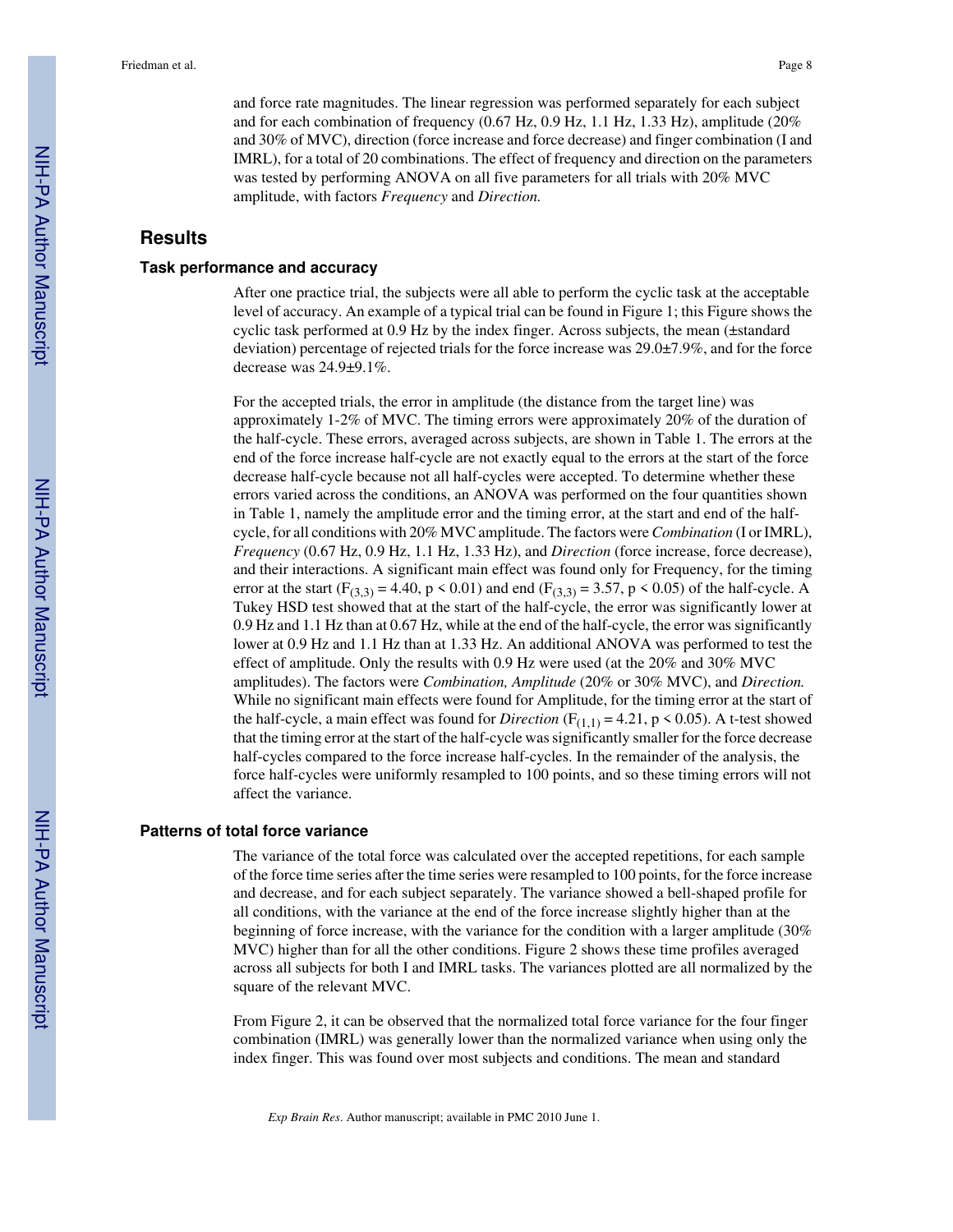deviation (across subjects) of the normalized variance for the index finger and the IMRL combination are compared at three representative points: at the beginning of the force increase/ decrease, at the end of the force increase/decrease, and at the time of peak force rate (or the trough of force rate for the force decrease segments). These results are displayed in Table 2.

This finding was confirmed using a two-way repeated measures ANOVA, with the factors *Combination* (I or IMRL) and *Representative point* (beginning of force increase/decrease, at time of peak (or trough) of force rate, end of force increase/decrease). A significant main effect was found for *Combination* ( $F_{(1,237)} = 1.04$ ,  $p \le 0.05$ ) and *Representative point* ( $F_{(2,237)} = 90.83$ , p < 0.0001) but not for the interaction *Combination × Representative point*. On average, the variance in trials with the combination IMRL was 8.7% less than in trials with just the index finger. The *Representative point* effect was due to the higher variance at the time of peak force rate. Pair-wise Tukey tests showed that for both combinations, the variance at peak force rate was significantly higher than the variance at the start or end of the force increase/decrease (p < 0.05). An exception to the reduction in variance was for observed for the force half-cycles with 30% MVC amplitude, for this condition, a paired t-test showed no significant difference in variance between the I and IMRL combinations.

#### **Variance within and orthogonal to the UCM**

The variances within the UCM ( $V_{UCM}$ ), and orthogonal to the UCM ( $V_{ORT}$ ) were calculated using equations (6) and (7) at 100 time points, for each subject and condition for the IMRL combination. Common patterns were observed in these two components of the variance across the different conditions.  $V_{UCM}$  increased with time during the force increase and decreased with time during the force decrease. The condition with larger amplitude (30% MVC) showed much higher values for *VUCM*, while little difference was seen in the magnitude of *VUCM* across the trials with the same amplitude (20% MVC) but different frequencies. In contrast, *VORT* showed a bell-shaped profile for both the force increase and decrease, with its maximum value approximately 50% of the way through the half-cycle, which coincided approximately with the peak value of dF/dt. Examples of these components of the variance are plotted for a typical subject in Figure 3.

 $V_{UCM}$ , which does not affect the variance of the total force, was overall much higher than *VORT*, which does affect variance of the total force. A repeated measures ANOVA was performed separately for force increase and force decrease on the variance indices computed over the trials with an amplitude of 20% MVC with factors *Variance Type* ( $V_{UCM}$  or  $V_{ORT}$ ) and *Time* (phase 10%,20%,…,100%). For both force increase and force decrease, there was a significant main effect for *Variance Type* (force increase:  $F_{(1,62)} = 32.2$ , p < 0.0001, force decrease:  $F_{(1,62)} = 36.8$ , p < 0.0001), as expected from the observation that  $V_{UCM}$  was much higher than  $V_{\text{ORT}}$ , and for *Time* (force increase:  $F_{(1,3,80.2)} = 39.0$ , p < 0.0001, force decrease:  $F_{(1,3,80.6)} = 54.9$ , p < 0.0001). A significant interaction was found for *Variance Type*  $\times$  *Time* (force increase:  $F_{(1,3,80.2)} = 39.0$ , p < 0.0001, force decrease:  $F_{(1,3,80.6)} = 43.0$ ), indicating that the difference in variance changed throughout the cycle. In order to quantify the difference between *VUCM* and *VORT* with time, the average and standard deviation of the values of  $V_{UCM}$  and  $V_{ORT}$  at three times – phase 1%, 50% and 100%, were calculated during the force increase and decrease, and are summarized in Table 3. The values are averaged, separately for force increase and force decrease, across all subjects and frequencies for trials with amplitude of 20% MVC. It can be observed that at the end of the force increase half-cycle (phase 100%), and at the start of the force decrease half-cycle (phase 1%), where the force magnitude is high and the force rate is low,  $V_{UCM}$  is approximately an order of magnitude larger than  $V_{ORT}$ , while at the middle and when the force magnitude is low,  $V_{UCM}$  is still on average larger, although the difference is smaller.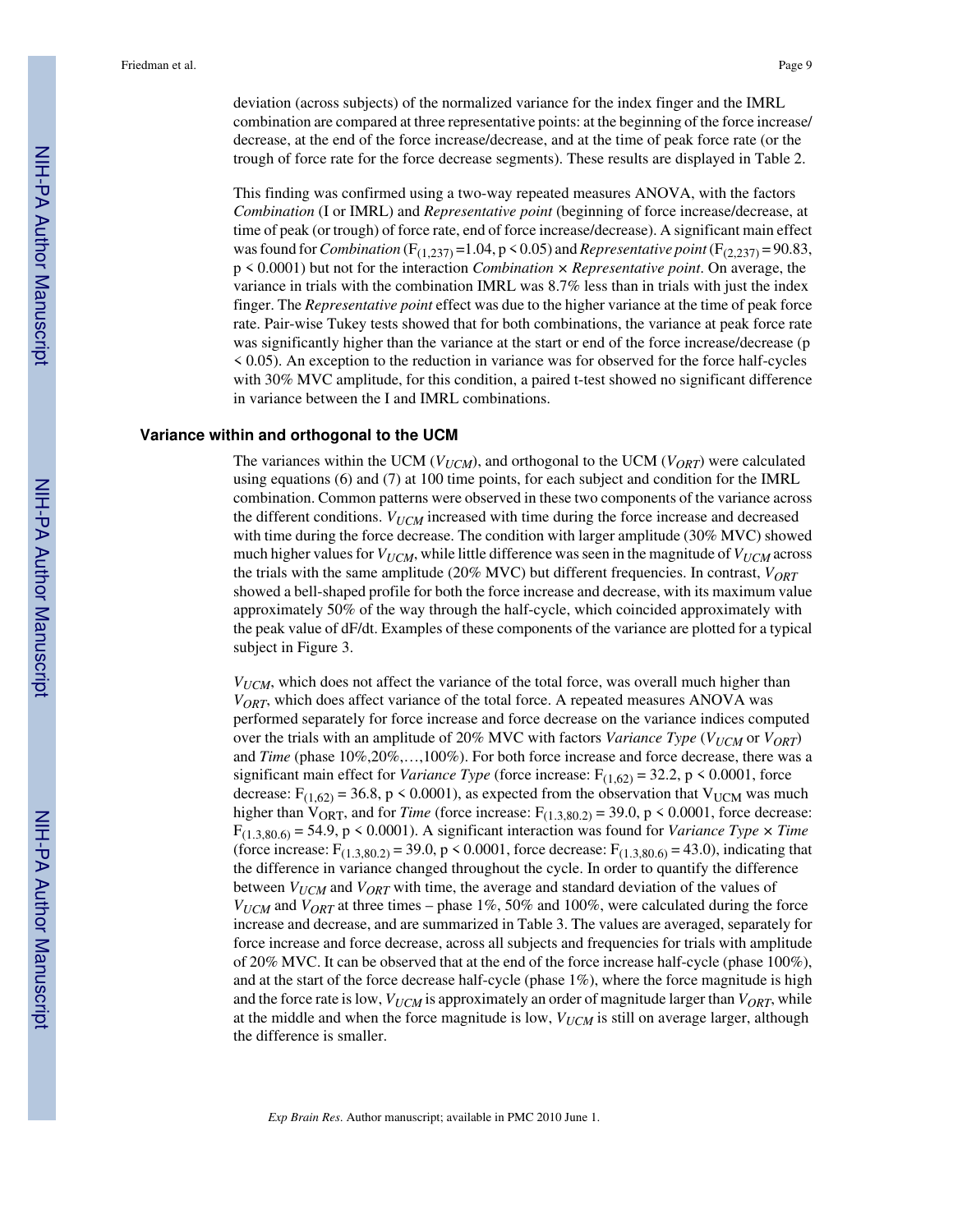Formally, the changes in the components of variance can be considered as functions of the force and force rate. There is an approximately linear relation between the mean force and *VUCM*. *VORT* shows a similar profile to the force rate, dF/dt. The two components of the variance are plotted against force in Figure 4. The values plotted are the mean components of the variances across subjects. In the plot of  $V_{UCM}$ , it can be seen that the slopes are similar for the different frequencies. For the plot of *VORT*, while the shapes of the profiles are similar to that of the force rate, the magnitudes of  $V_{ORT}$  for the conditions with 20% amplitude do not scale with different frequencies, rather, their magnitudes show large variation along the cycle but little variation across frequencies.

The observations about the variation of *VUCM* and *VORT* were tested using repeated measures ANOVAs. For *VUCM*, the ANOVA was performed on all the trials with 20% MVC amplitude. Three factors were considered – *Force* (12%, 14%, …, 28% MVC), *Frequency* (0.67 Hz, 0.9 Hz, 1.1 Hz, 1.33 Hz), and *Direction* (force increase, force decrease). There was a statistically significant main effect for *Force* ( $F_{(1.2,49,6)} = 6.12$ ,  $p \le 0.05$ ). The dependence of  $V_{UCM}$  on force is considered using the linear model in the later analysis. There were no other main effects or significant interactions.

For *VORT*, two repeated measures ANOVAs were performed using the *Time* factor. For the first ANOVA, only the conditions where the amplitude was 20% MVC were used. The other factors for this ANOVA were *Frequency* and *Direction*. A statistically significant main effect was found for *Time* ( $F_{(2,4,142,9)} = 6.38$ ,  $p \le 0.005$ ). The bell-shaped  $V_{ORT}$  profiles observed explain this effect. Also statistically significant were the interactions *Time × Direction*  $(F_{(2,4,142,9)} = 9.31, p \le 0.0001)$  and *Timex Frequency*  $(F_{(2,4,142,9)} = 4.51, p \le 0.01)$ . These interaction effects reflect the differences in timing of *VORT* peak. The mean and standard deviation of the times of the *VORT* peak are shown in Table 4. As the frequency increases, the time of the peak  $V_{ORT}$  shifts towards the end of the half-cycle. Also, the time of peak  $V_{ORT}$  is consistently earlier for the force decrease compared to the force increase half-cycle. The other effects were not statistically significant. In particular, there was not a main effect for *Frequency*, meaning that *VORT* did not increase with increased frequency.

The second repeated measures ANOVA tested whether amplitude had a significant effect on *VORT*, and so it was performed only on the data from the conditions with frequency of 0.9 Hz, at 20% and 30% MVC amplitudes. The ANOVA was performed with factors *Amplitude, Time* and *Direction*. As expected, a significant main effect was found for *Amplitude* ( $F_{(1,28)} =$ 22.75,  $p \le 0.0001$ ), with larger  $V_{ORT}$  for the 30% amplitude compared to the 20% amplitude. Interaction effects were significant for *Time*  $\times$  *Direction* (F<sub>(2.3,66.2)</sub> = 6.02, p < 0.005) and for *Time*  $\times$  *Amplitude* (F<sub>(2.3,66.2) = 5.35, p < 0.01). The other main effects and interactions were</sub> not statistically significant.

#### **Fit to the linear model**

The variance within  $(V_{UCM})$  and orthogonal  $(V_{ORT})$  to the UCM were fit to a linear model (Equation 8). This model quantifies the dependence of *VUCM* on the total force, and *VORT* on the force rate and total force. We expected such linear dependences based on previous studies cited in the Introduction. Due the large differences in the parameters across subjects, the results of this fit for a typical subject are presented in Table 5, rather than averages. All the results were highly significant.

The a<sub>1</sub> parameter quantified the dependence of  $V_{UCM}$  on the force, and ranged across subjects and conditions from  $1.32 \times 10^{-4}$  to  $35.14 \times 10^{-4}$ , but did not show a clear trend with changes in frequency. An ANOVA performed on the parameter  $a_1$ , with factors *Direction* and *Frequency* did not show any significant effects. The intercept  $c_1$  had a value close to zero. An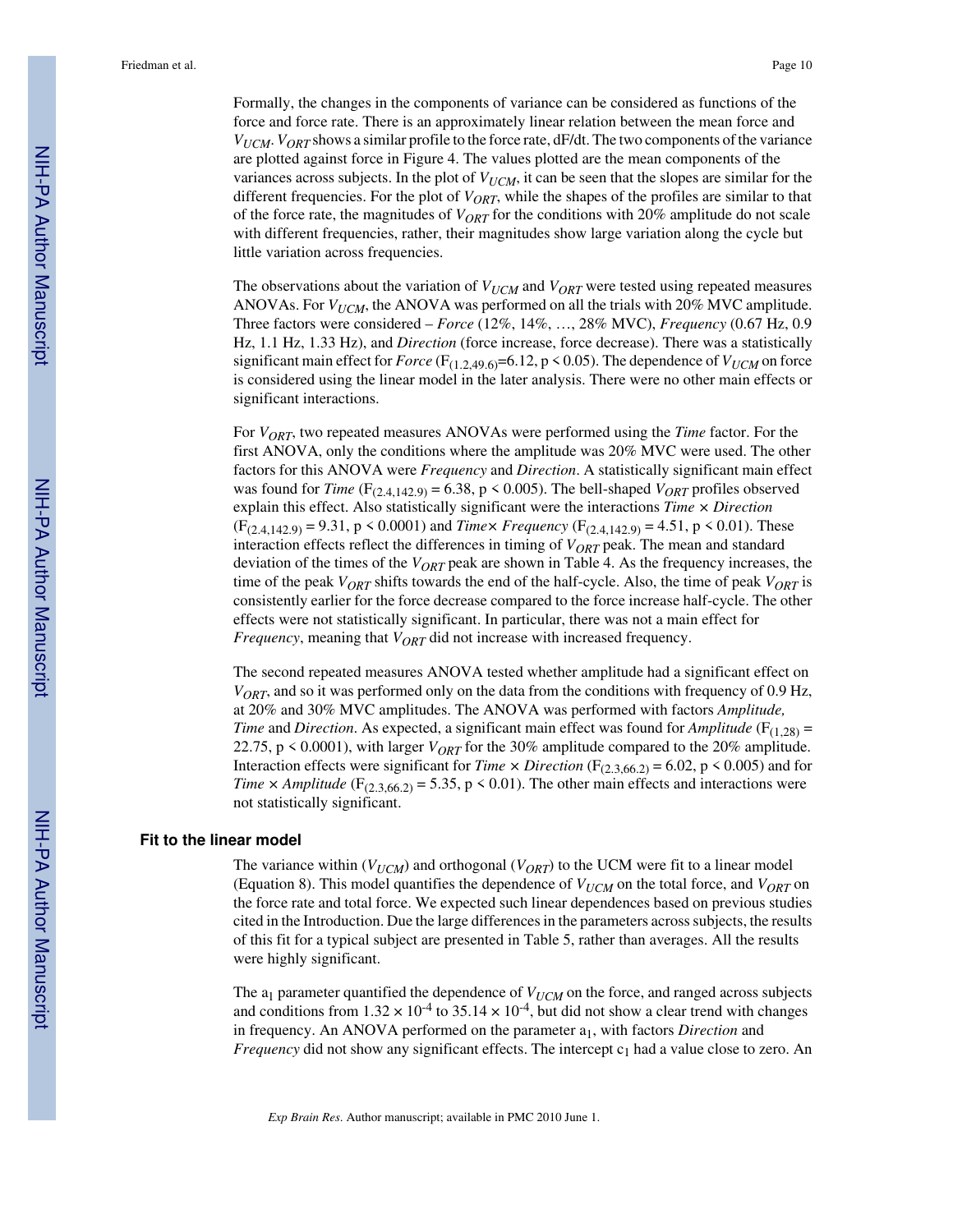ANOVA performed on all trials with amplitude 20% MVC, with factors *Frequency* and *Direction*, showed no significant effects.

The  $b_2$  parameter quantified the dependence of  $V_{ORT}$  on force rate absolute magnitude. It showed a decrease with the increase in frequency. This observation was confirmed using an ANOVA on parameter b<sub>2</sub> for all trials with amplitude 20% MVC, with factors *Frequency* and *Direction*. A significant main effect was observed for *Frequency* ( $F_{(1,1)} = 2.73$ , p < 0.05), but not for *Direction*, or the interaction *Frequency* × *Direction*. The mean of  $b_2$  decreased with the increase in frequency, from  $3.4 \times 10^{-4}$  for  $0.67$  Hz, to  $2.2 \times 10^{-4}$  for 1.33 Hz. This reduction in  $b_2$  was due to the approximately constant  $V_{ORT}$  that was observed with increasing frequency (and force rate).

The  $a_2$  parameter quantifies the dependence of  $V_{ORT}$  on force magnitude. Its value was different between the force increase and force decrease half-cycles. ANOVA showed a significant main effect for *Direction* ( $F_{(1,1)}$  = 22.00, p < 0.0001) reflecting higher  $a_2$  for force increase than force decrease, and for *Frequency* ( $F_{(1,1)}$ =4.29, p < 0.05), although post-hoc Tukey tests did not find significant differences between  $a_2$  across the frequency levels. There was also a significant interaction *Frequency*  $\times$  *Direction* (F<sub>(1,1)</sub> = 12.96, p < 0.001) reflecting a decrease in a<sub>2</sub> with increasing frequency during force increase (from a mean of  $3.6 \times 10^{-5}$  at 0.67Hz to -4.6  $\times$ 10−<sup>5</sup> at 1.33 Hz), and an increase in a2 with increasing frequency, during force decrease (from a mean of -4.4  $\times$  10<sup>-4</sup> at 0.67Hz to -1.1  $\times$  10<sup>-4</sup> at 1.33 Hz).

The intercept  $c_2$  describes the component of  $V_{ORT}$  that is not linearly related to either force or force rate. Its value increased with increasing frequency. An ANOVA performed on  $c<sub>2</sub>$  with factors *Direction, Frequency* and the interaction *Frequency × Direction* showed significant main effects for *Direction* (F<sub>(1,1)</sub> = 20.74, p < 0.0001) and *Frequency* (F<sub>(1,1)</sub> = 10.85, p < 0.01), as well as for the interaction *Frequency*  $\times$  *Direction* ( $F_{(1,1)} = 15.21$ ,  $p \lt 0.001$ ). The effect of *Direction* corresponded to higher  $c_2$  for force decrease, compared to force increase. For *Frequency*, a post-hoc Tukey HSD means comparison showed that trials with a frequency of 1.33 Hz had significantly higher  $c_2$  than trials with 0.9 Hz and 0.67 Hz, and that trials with a frequency of 0.67 Hz had significantly lower  $c_2$  than trials with frequency of 1.1 Hz and 1.33 Hz. The interaction reflected an increase in  $c_2$  with increasing frequency for force increase (from a mean of  $-5.4 \times 10^{-5}$  at 0.67 Hz to 2.4× 10<sup>-5</sup> at 1.33 Hz), and nearly constant values for force decrease. However, this effect was small (the magnitude of the mean of  $c_2$  was always less than  $6 \times 10^{-5}$ ).

# **Discussion**

Our experiments resulted in both expected and unexpected findings. On the one hand, when considered for a single frequency and amplitude, the two components of force mode variance, *VUCM* and *VORT* scaled with force and force derivative respectively, as expected based on earlier studies (Latash et al. 2002a; Goodman et al. 2005). On the other hand, while *VORT* showed a strong correlation with force rate within a cycle at each frequency, the peak magnitude of *VORT* did not change with frequency. A change in task frequency without a change in the force amplitude is naturally associated with a change in the values of the force time derivative along the cycle. Why does *VORT* show a linear scaling on dF/dt within a cycle, but the magnitude of *VORT* does not change when the frequency of force production changes? Further in the Discussion, we address implications of these findings for the hypotheses on the origins of the two variance components.

#### **Does adding fingers improve performance accuracy?**

We found only minor advantages of the multi-finger combination (IMRL) as compared to performance with the single finger (I) with respect to accuracy of performance. Indeed, force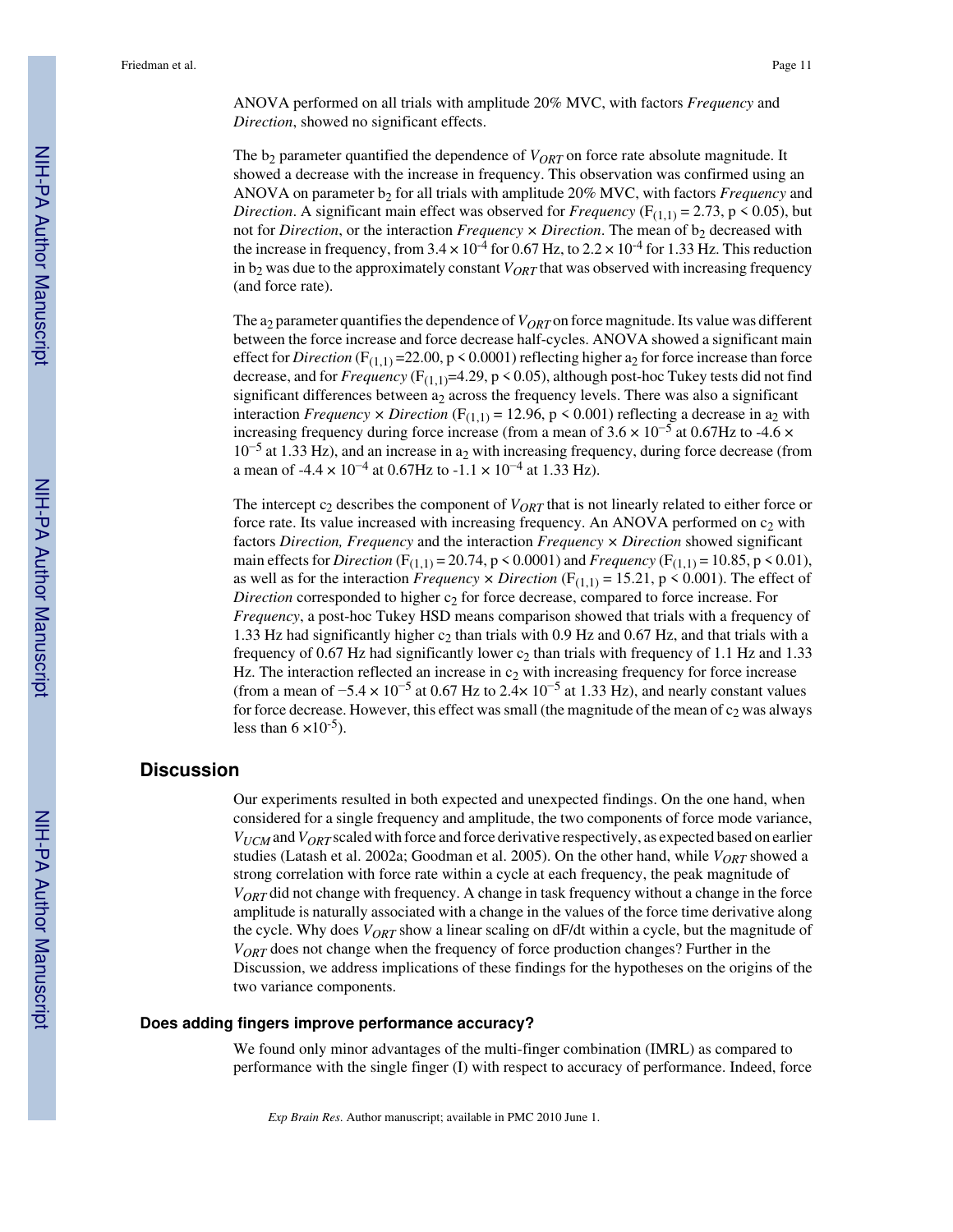and timing error indices showed no differences between I and IMRL, while normalized force variance was only about 9% lower for the IMRL combination. Note that if individual fingers preserved their variance indices when acting in a group and did not co-vary their force outputs across trials, the IMRL condition would be expected to display a significant drop in the normalized force variance due to the force sharing among the fingers and the well-documented nearly linear scaling of force standard deviation with force magnitude (reviewed in Newell and Carlton 1988). An example presented in Shapkova et al. (2008) demonstrates that a four-finger group is expected to show a nearly 75% drop in the normalized total force variance as compared to individual finger's performance. Our study and a few earlier studies (Latash et al. 2001; Gorniak et al. 2008; Shapkova et al. 2008) have all shown a much lower gain in total force variance, a gain that was sometimes even under the level of statistical significance.

A more detailed analysis in an earlier study (Shapkova et al. 2008) has shown that, when fingers acted in a group, individual finger force variance increased rather dramatically (for comparable finger force values), and this increase was compensated nearly perfectly by co-variation of finger forces – so-called, force stabilizing multifinger synergies. Our study supports this hypothesis indirectly, that is by showing strong multifinger force stabilizing synergies  $(V_{UCM})V_{ORT}$ ; see the next subsection) in the absence of a substantial gain in the total force variance or error indices. The nearly perfect match between the increased individual finger force variance and co-variance may be most naturally explained within the feed-forward model of multifinger synergies (Goodman and Latash 2005), where total force variance is defined at a level prior to sharing the total force among the individual fingers.

#### **Two components of variance**

As in earlier studies, we performed analysis of variance across cycles at the same task in the space of finger modes, hypothetical variables that are used to generate finger forces (Danion et al. 2003). Using these variables allows avoiding spurious results that might be related to the phenomenon of enslaving, that is, unintended force production by fingers of a hand when one finger produces force intentionally (Li et al. 1998; Zatsiorsky et al. 1998, 2000). The total variance in the finger mode space was quantified separately within two subspaces that kept the total force magnitude constant and that changed the total force, respectively. As in earlier studies (Latash et al. 2001, 2002a; Scholz et al. 2002), the relative amount of variance that did not change total force  $(V_{UCM})$  was much larger than the amount of variance that did  $(V_{ORT})$ when the force was relatively high while its rate of change was relatively low. Such observations have been interpreted as multi-finger synergies stabilizing total force (reviewed in Latash et al. 2007). In contrast, at high rates of force change, the difference between *VORT* and *VUCM* was less.

The qualitatively different time profiles of  $V_{UCM}$  and  $V_{ORT}$  (see Figures 2 and 3) suggested running a linear regression analysis of these indices against force and force time derivative. As in Latash et al. (2002a), different coefficients were found across conditions. We would like to emphasize the fact that, although the linear regressions showed very good fits, at least one of their coefficients (*b2* in Eq. 4) changed across the tasks in an unexpected way. Namely, an increase in frequency of force production led to a drop in *b2* such that, despite the associated change in the force rate, the amount of *VORT* remained unchanged across the different frequencies. So, the natural increase in dF/dt as the frequency increased was nearly perfectly matched by a reduction in the scaling of *VORT* on dF/dt. This could be seen as a coincidence had it not persisted over all five frequencies explored in the experiment. Note that when a similar scaling of dF/dt was achieved by a change in force amplitude while keeping the frequency constant, *VORT* increased significantly, as it could be expected if the regression coefficient *b2* stayed unchanged. These relations are summarized in Figure 5. So, here is a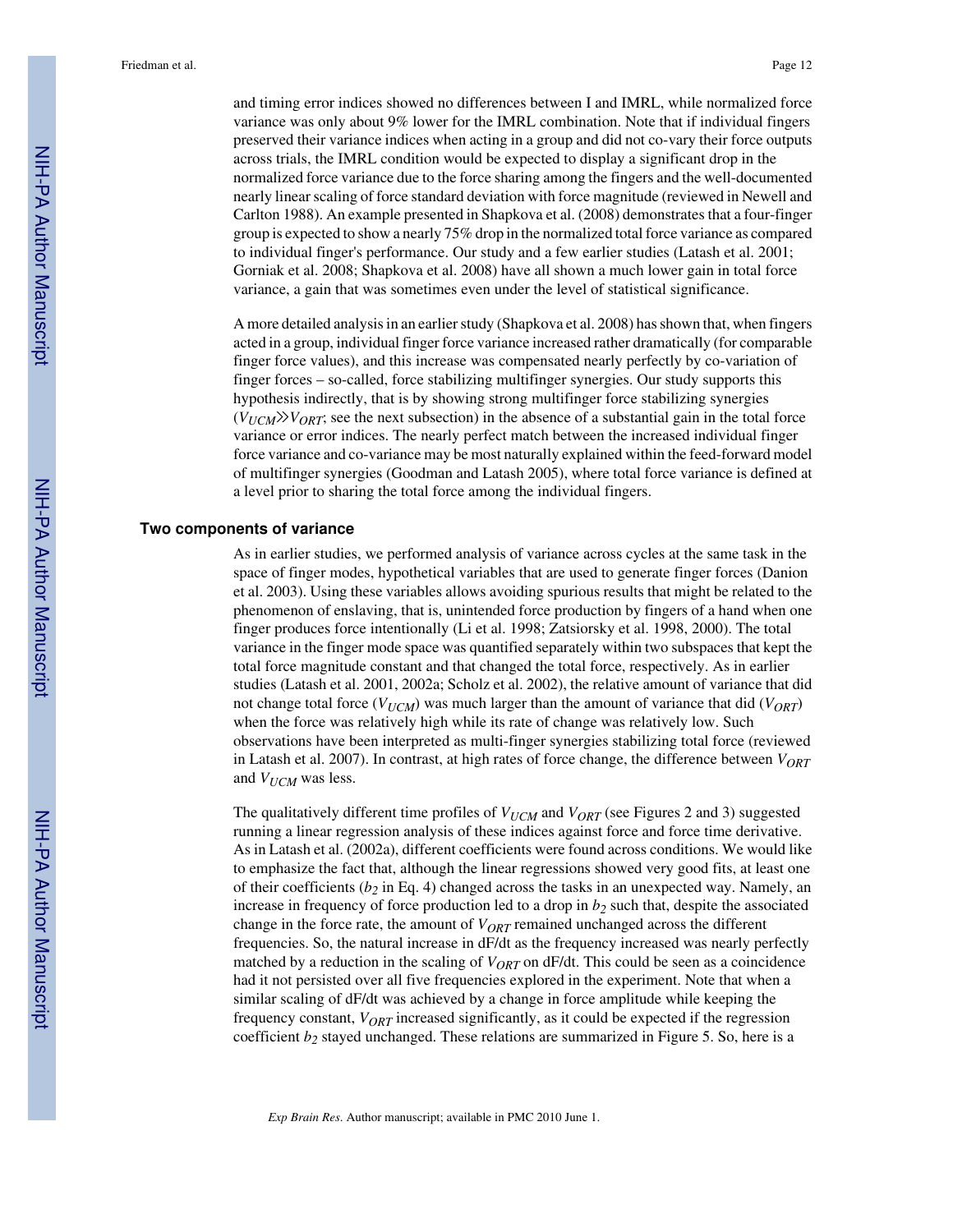question: Why does *VORT* scaling with dF/dt remain unchanged as long as the frequency of action stays constant and it adjusts rather precisely as soon as the frequency changes?

#### **Timing accuracy and force variance**

To look for an answer to the question formulated at the end of the previous subsection, we accept a model of multi-finger variability suggested by Goodman et al. (2005). Force variability within this model originates from two sources. The first one is the parameters that are set at a control level, while the second one is the peripheral consequences of the control process such as actual force values. Within the model, two parameters are set before each trial, namely an amplitude parameter  $\beta$  and a timing parameter,  $\tau$ . Instead of being set perfectly, these values are selected from distributions with some means and standard deviations. A consequence of this model is that the variance of the total force is linearly related to the force rate multiplied by a term containing the variance of *τ*, Var(*τ*). Since variance of the total force is defined by  $V_{ORT}$ , the model suggests a particular importance of  $Var(\tau)$  for  $V_{ORT}$ ;  $V_{UCM}$  is largely defined by Var(*β*) while being relatively immune to Var(*τ*).

If  $Var(\tau)$  does not change across tasks, one could expect an increase in  $V_{ORT}$  with an increase in force rate independently of whether this increase is caused by an increase in the force amplitude or frequency. However, our results suggest that this is not true. Instead,  $Var(\tau)$  was a function of action frequency. To quantify changes in Var(*τ*) with frequency, the value of CV (*τ*) was calculated using the Goodman et al. (2005) model. To perform comparison across tasks, we use coefficient of variation of *τ*,  $CV(τ)$ . Figure 6 shows that, as the frequency increases, CV (*τ*) decreases.

If  $CV(\tau)$  remained constant, then  $V_{ORT}$  would increase as the frequency increased. However, the reduction in  $CV(\tau)$  led to a drop in  $V_{ORT}$  as compared to what could be expected if  $CV(\tau)$ remained unchanged, resulting in  $V_{ORT}$  being unchanged across difference frequencies with the same amplitude. Hence, within the Goodman et al. model, the results suggest an increase in the relative timing accuracy (lower  $CV(\tau)$ ) with an increase in action frequency. We cannot generalize this trend beyond the range of frequencies explored in this study. It seems natural to assume that this trend would have a ceiling effect or may even reverse after the frequency surpasses the preferred frequency for the action. This conclusion fits some of the published data that have shown an increase in the timing accuracy of actions with an increase in the action frequency, at least up to certain frequency values close to a preferred frequency for that particular action (Yu et al. 2003). Note that in finger force production tasks, preferred frequencies have been reported as about 1.5-2 Hz (Latash et al. 2001; Scholz et al. 2002).

There is a natural relationship between action frequency and accuracy of its timing (reviewed in Ivry and Hazeltine 1995; Ivry and Richardson 2002), which is compatible with our conclusion on the drop in  $\text{Var}(\tau)$  with an increase in the action frequency. It may be organized in this way to ensure comparable (predictable) accuracy in force production independently of the frequency of cyclic actions. However, it seems that the same rule does not apply to discrete tasks. In an earlier study of accurate force pulse production (Goodman et al. 2005), *VORT* scaled within a force pulse magnitude and the scaling increased with a drop in pulse time. This discrepancy may be viewed as an example of a discrete-cyclic control dichotomy in support of the recent hypotheses by Sternad and colleagues (Sternad and Dean 2003; Schaal et al. 2004; Hogan and Sternad 2007). Those authors presented arguments for differentiating between discrete and cyclic tasks based on their kinematic characteristics, such as the meansquared-jerk (Hogan and Sternad 2007) and based on a fMRI study that has suggested the involvement of different brain circuitries in discrete and cyclic actions (Schaal et al. 2004).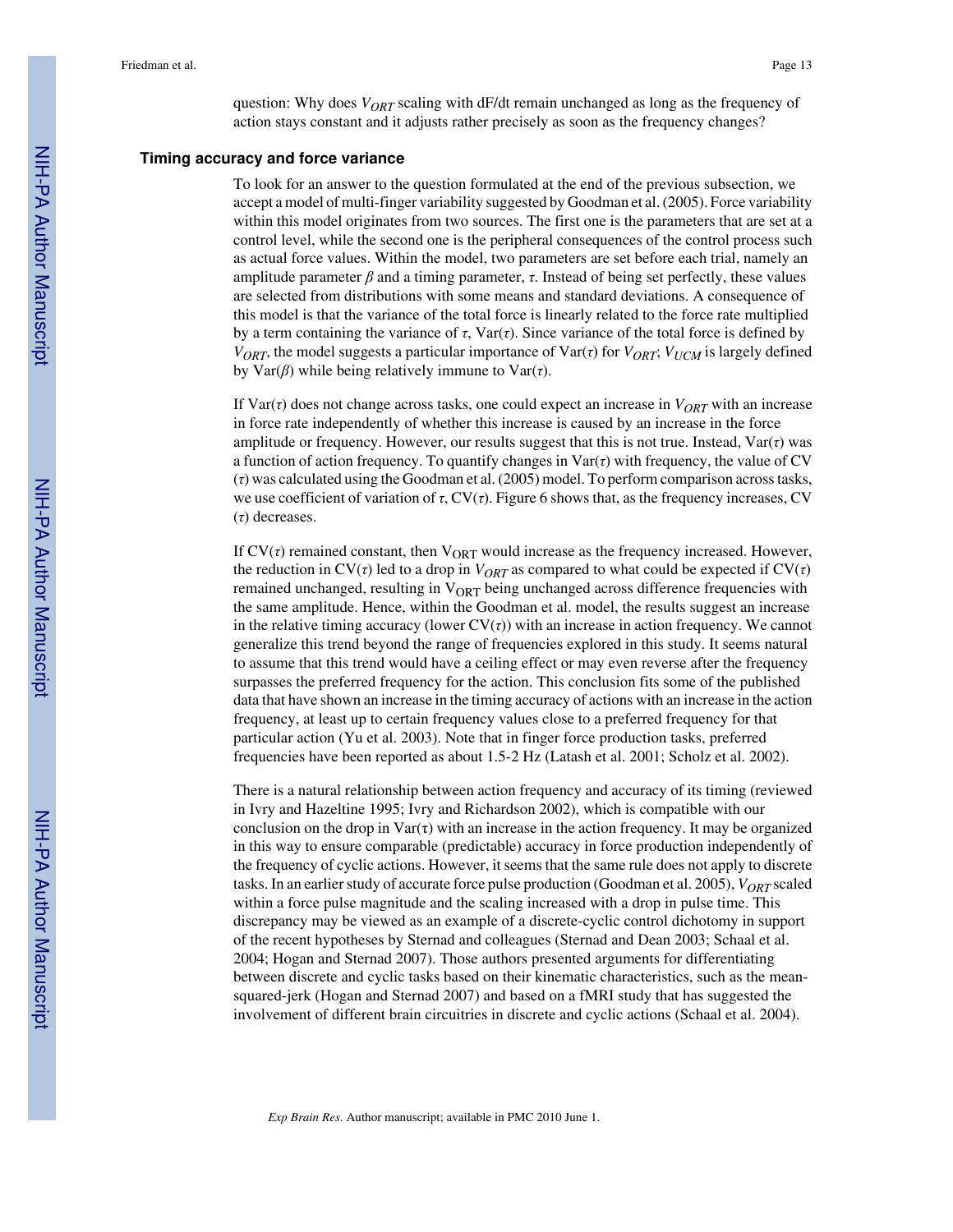The study was in part supported by NIH grants AG-018751, NS-035032, and AR-048563.

# **References**

- Danion F, Schöner G, Latash ML, Li S, Scholz JP, Zatsiorsky VM. A mode hypothesis for finger interaction during multi-finger force-production tasks. Biol Cybern 2003;88:91–98. [PubMed: 12567224]
- Goodman SR, Latash ML. Feedforward control of a redundant motor system. Biol Cybern 2006;95:271– 280. [PubMed: 16838148]
- Goodman SR, Shim JK, Zatsiorsky VM, Latash ML. Motor variability within a multi-effector system: Experimental and analytical studies of multi-finger production of quick force pulses. Exp Brain Res 2005;163:75–85. [PubMed: 15690155]
- Hogan N, Sternad D. On rhythmic and discrete movements: reflections, definitions and implications for motor control. Exp Brain Res 2007;181:13–30. [PubMed: 17530234]
- Ivry RB, Hazeltine RE. Perception and production of temporal intervals across a range of durations: Evidence for a common timing mechanism. J Exp Psychol: Hum Percept Perform 1995;21:3–18. [PubMed: 7707031]
- Ivry RB, Richardson T. Temporal control and coordination: The multiple timer model. Brain Cognition 2002;48:117–132.
- Latash ML, Scholz JF, Danion F, Schöner G. Structure of motor variability in marginally redundant multifinger force production tasks. Exp Brain Res 2001;141:153–165. [PubMed: 11713627]
- Latash ML, Scholz JF, Danion F, Schöner G. Finger coordination during discrete and oscillatory force production tasks. Exp Brain Res 2002a;146:412–432.
- Latash ML, Scholz JP, Schöner G. Motor control strategies revealed in the structure of motor variability. Exercise and Sport Science Reviews 2002b;30:26–31.
- Latash ML, Scholz JP, Schöner G. Toward a new theory of motor synergies. Motor Control 2007;11:275– 307.
- Li ZM, Latash ML, Zatsiorsky VM. Force sharing among fingers as a model of the redundancy problem. Exp Brain Res 1998;119:276–286. [PubMed: 9551828]
- Newell KM, Carlton LG. Force variability in isometric responses. J Exp Psychol: Hum Percept Perform 1988;14:37–44. [PubMed: 2964505]
- Schaal S, Sternad D, Osu R, Kawato M. Rhythmic arm movement is not discrete. Nat Neurosci 2004;7:1136–1143. [PubMed: 15452580]
- Scholz JP, Danion F, Latash ML, Schöner G. Understanding finger coordination through analysis of the structure of force variability. Biol Cybern 2002;86:29–39. [PubMed: 11918210]
- Scholz JP, Schöner G. The uncontrolled manifold concept: Identifying control variables for a functional task. Exp Brain Res 1999;126:289–306. [PubMed: 10382616]
- Shapkova, E Yu; Shapkova, AL.; Goodman, SR.; Zatsiorsky, VM.; Latash, ML. Do synergies decrease force variability? A study of single-finger and multi-finger force production. Exp Brain Res 2008;188:411–425. [PubMed: 18425506]
- Shim JK, Lay B, Zatsiorsky VM, Latash ML. Age-related changes in finger coordination in static prehension tasks. J Appl Physiol 2004;97:213–224. [PubMed: 15003998]
- Sternad D, Dean WJ. Rhythmic and discrete elements in multi-joint coordination. Brain Res 2003;989:152–171. [PubMed: 14556937]
- Yu H, Russell DM, Sternad D. Task-effector asymmetries in a rhythmic continuation task. J Exp Psychol: Hum Percept Perform 2003;29:616–630. [PubMed: 12848329]
- Zatsiorsky VM, Li ZM, Latash ML. Coordinated force production in multi-finger tasks: Finger interaction and neural network modeling. Biol Cybern 1998;79:139–150. [PubMed: 9791934]
- Zatsiorsky VM, Li ZM, Latash ML. Enslaving effects in multi-finger force production. Exp Brain Res 2000;131:187–195. [PubMed: 10766271]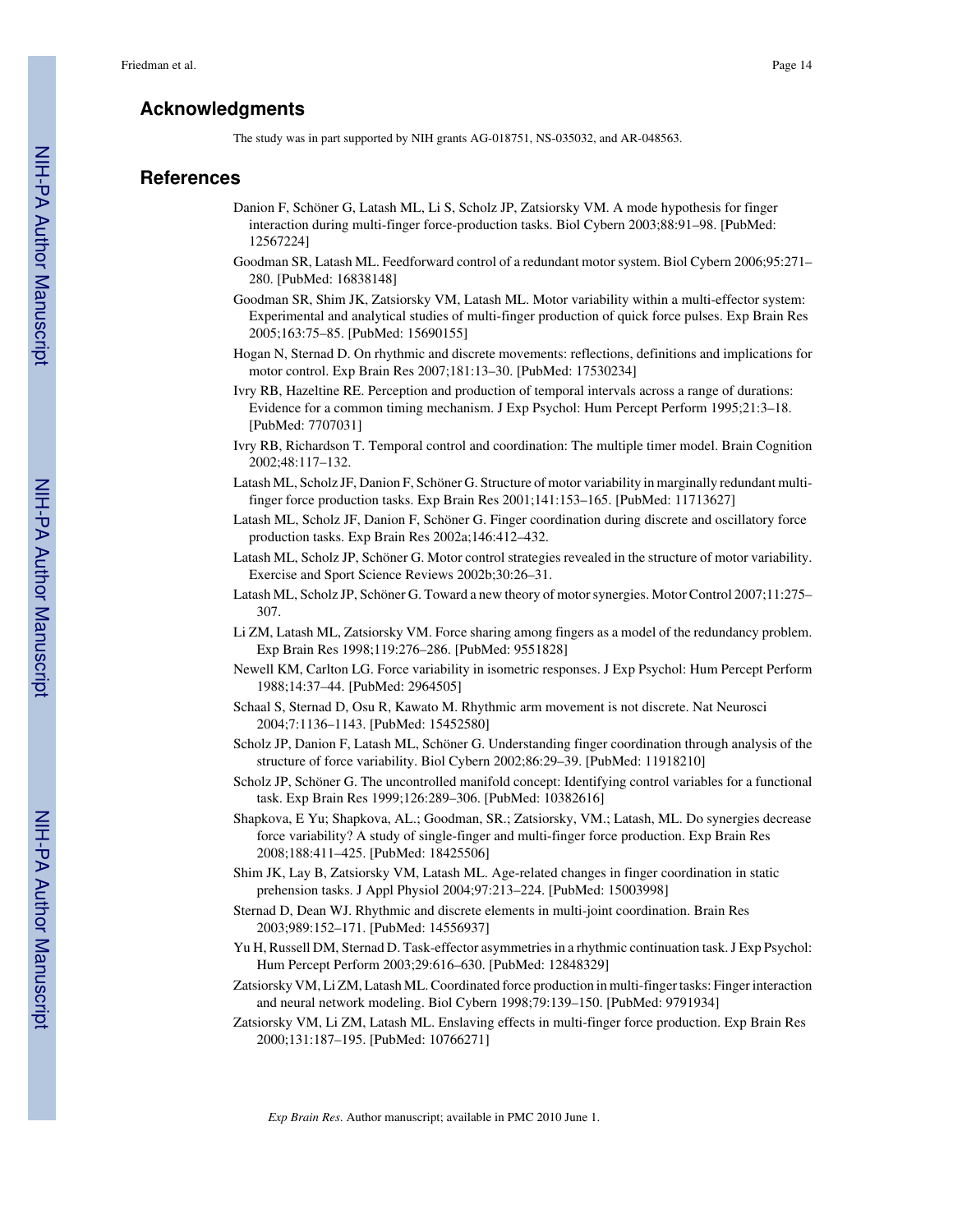

# **Figure 1.**

The experimental setup. The subjects pressed on four unidimensional force sensors with the index, middle, little and ring fingers of the right hand, with feedback on either the index finger (I) or all four fingers (IMRL) shown on the screen. The main task of the experiment was to produce sine-wave like trajectories between the targets shown on the screen, with the peaks and troughs coinciding with computer generated beeps at a specific frequency.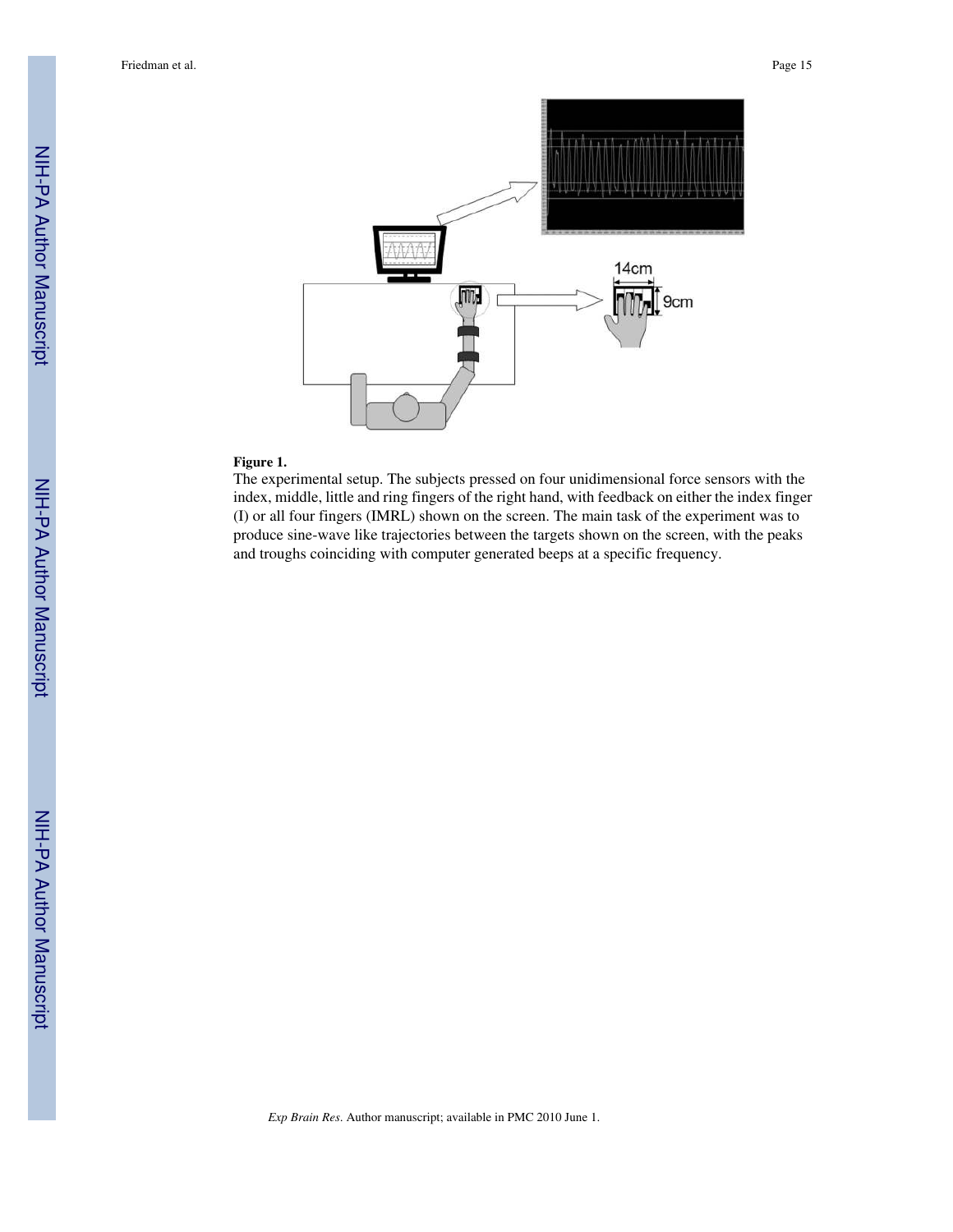

#### **Figure 2.**

Variance of the total force for the force increase (left) and force decrease (right) half-cycles, for the index finger (I) (top row) and for all four fingers (IMRL) (second row), averaged across subjects. The variance was normalized by the square of the MVC. The normalized variance was generally higher for the I-tasks compared to the IMRL-tasks.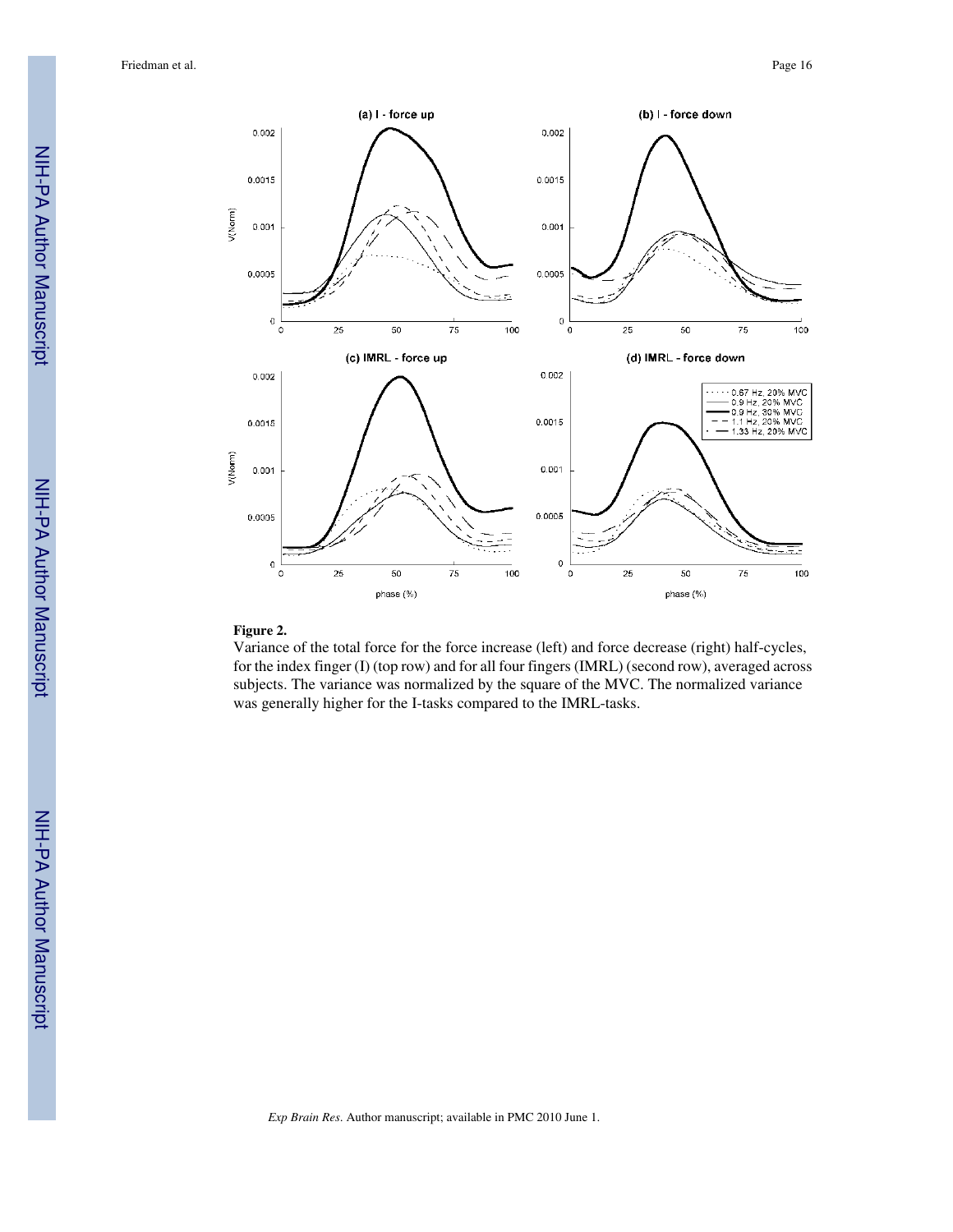

#### **Figure 3.**

Components of variance within the UCM (*VUCM* - upper row) and orthogonal to the UCM (*VORT* - lower row), for force increase (left column) and force decrease (right column) halfcycles, averaged across subjects. The variances are normalized by the square of the MVC and the number of dimensions. While  $V_{UCM}$  increases during force increase, and decreases during force decrease, *VORT* shows a bell-like shape, qualitatively similar to the shape of the force rate.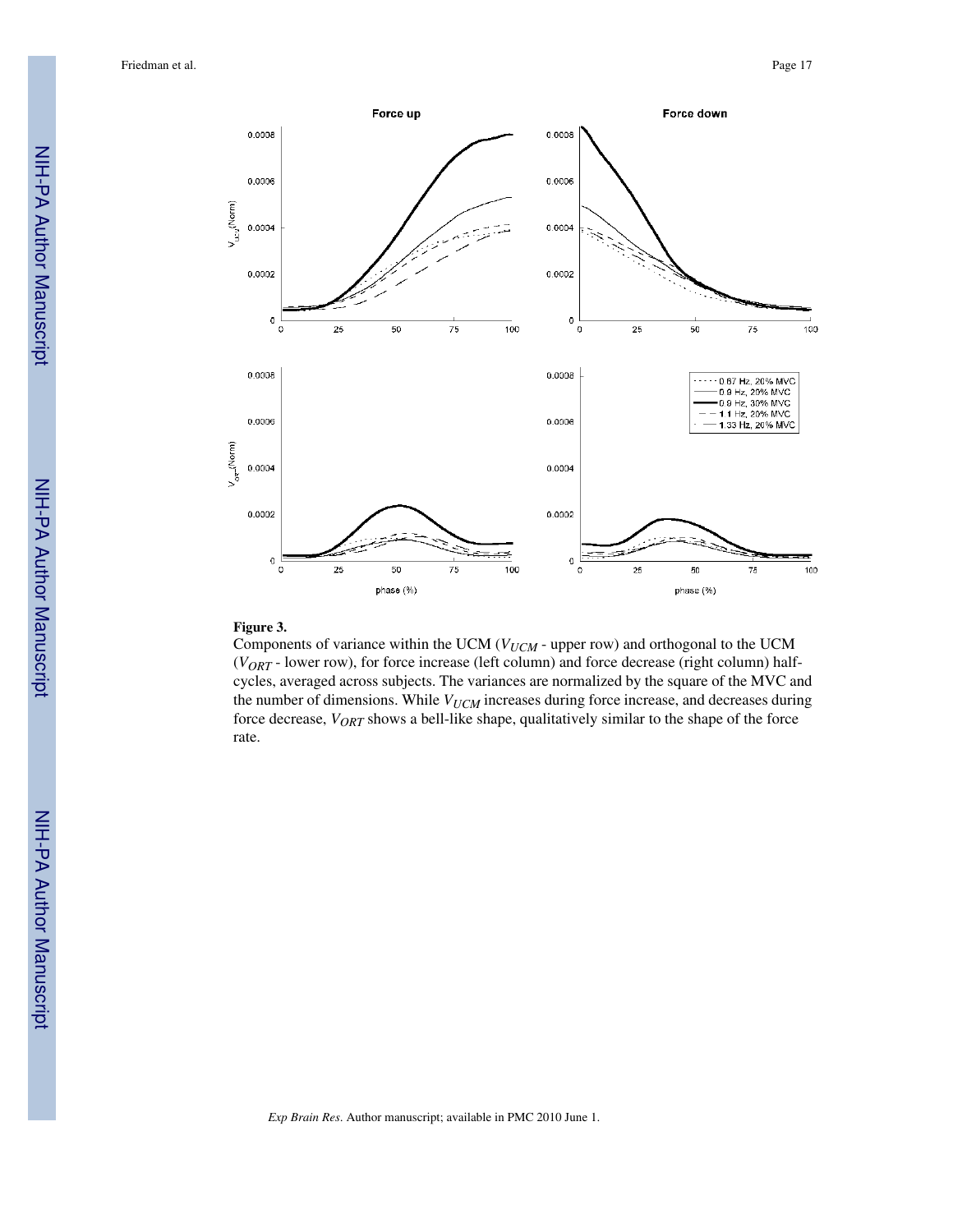

#### **Figure 4.**

Variance within the UCM (left) and orthogonal to the UCM (right) as a function of mean force (across repetitions and subjects) for the force increase half-cycles. The normalized variance values are the mean across subjects. *VUCM* is similar across conditions with the same amplitude. For *VORT*, the variances are similar across conditions with the same amplitude but different frequencies.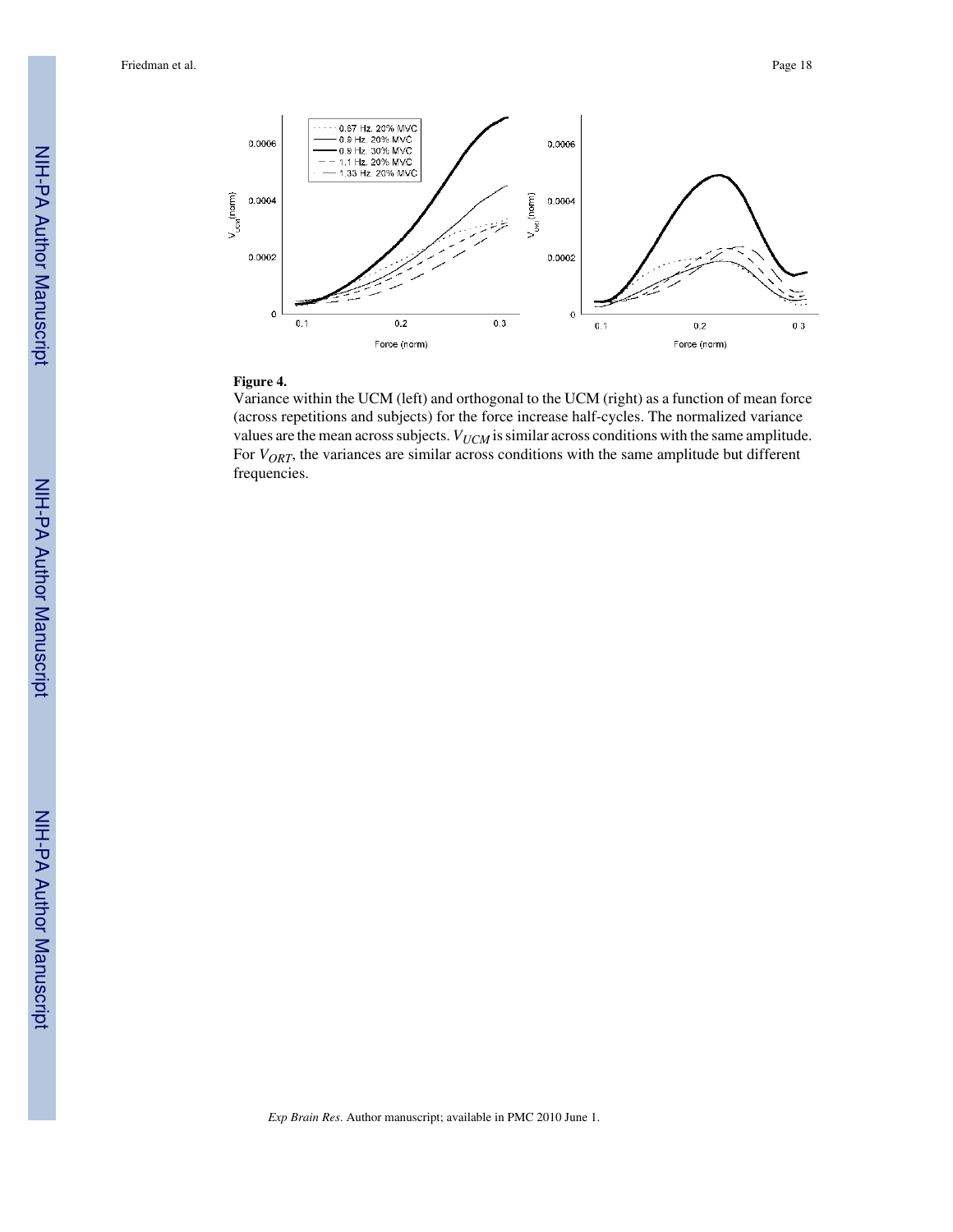

#### **Figure 5.**

The left graph shows the mean force rate across subjects. As expected, the magnitude of the force rate peak increases proportionally with an increase in frequency. The right graph shows mean *VORT* across subjects. Note similar *VORT* time profiles across the different frequencies. When the amplitude increases (the thick trace), *VORT* shows a large increase.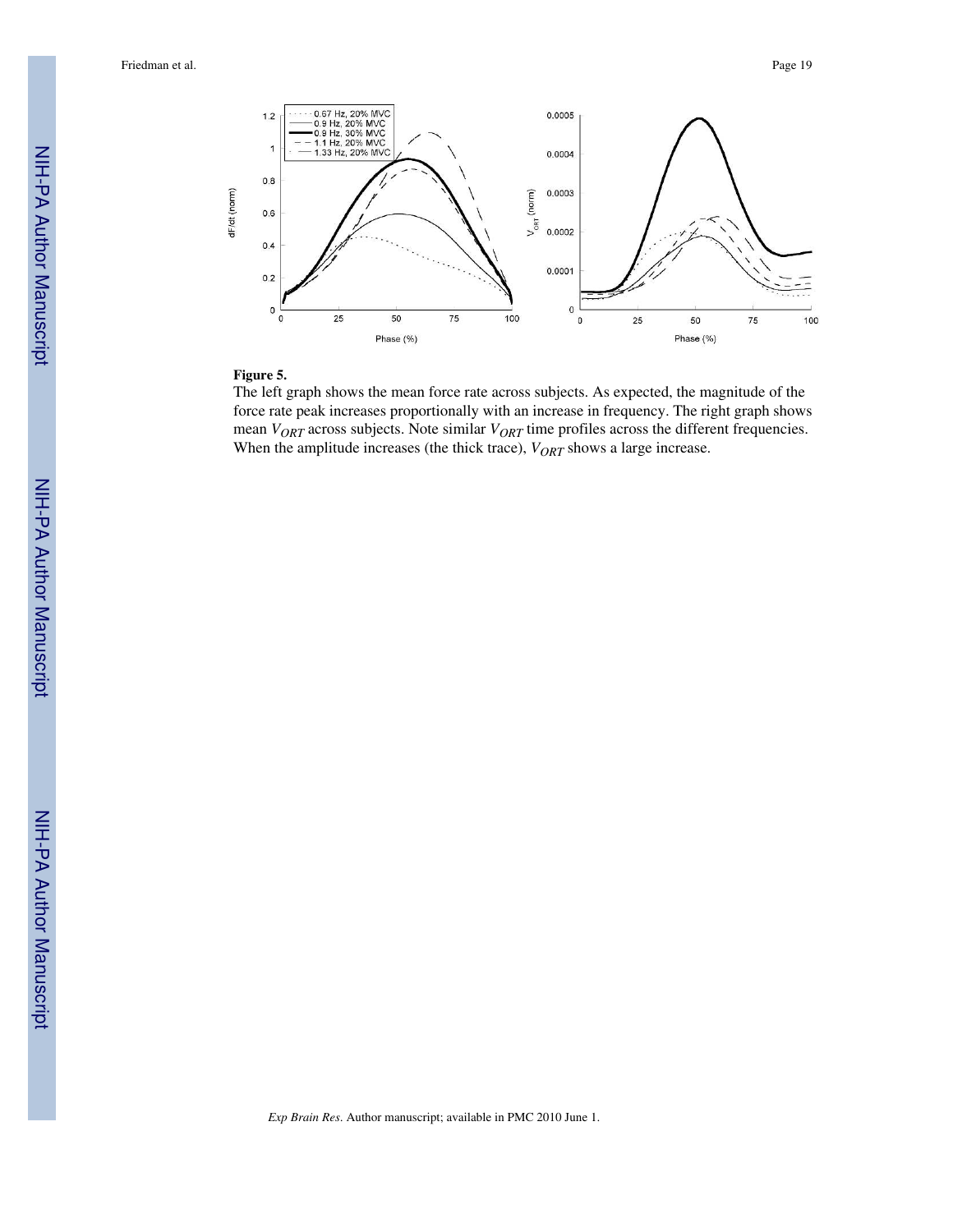

#### **Figure 6.**

Estimated value of the coefficient of variation of  $\tau$  for (a) the index finger I and (b) the four finger combination IMRL, for the force increase and decrease half-cycles, averaged across subjects with standard error bars. For both conditions and force directions, the coefficient of variation of  $\tau$  decreases as the frequency increases, corresponding to an increase in the timing accuracy at higher frequencies.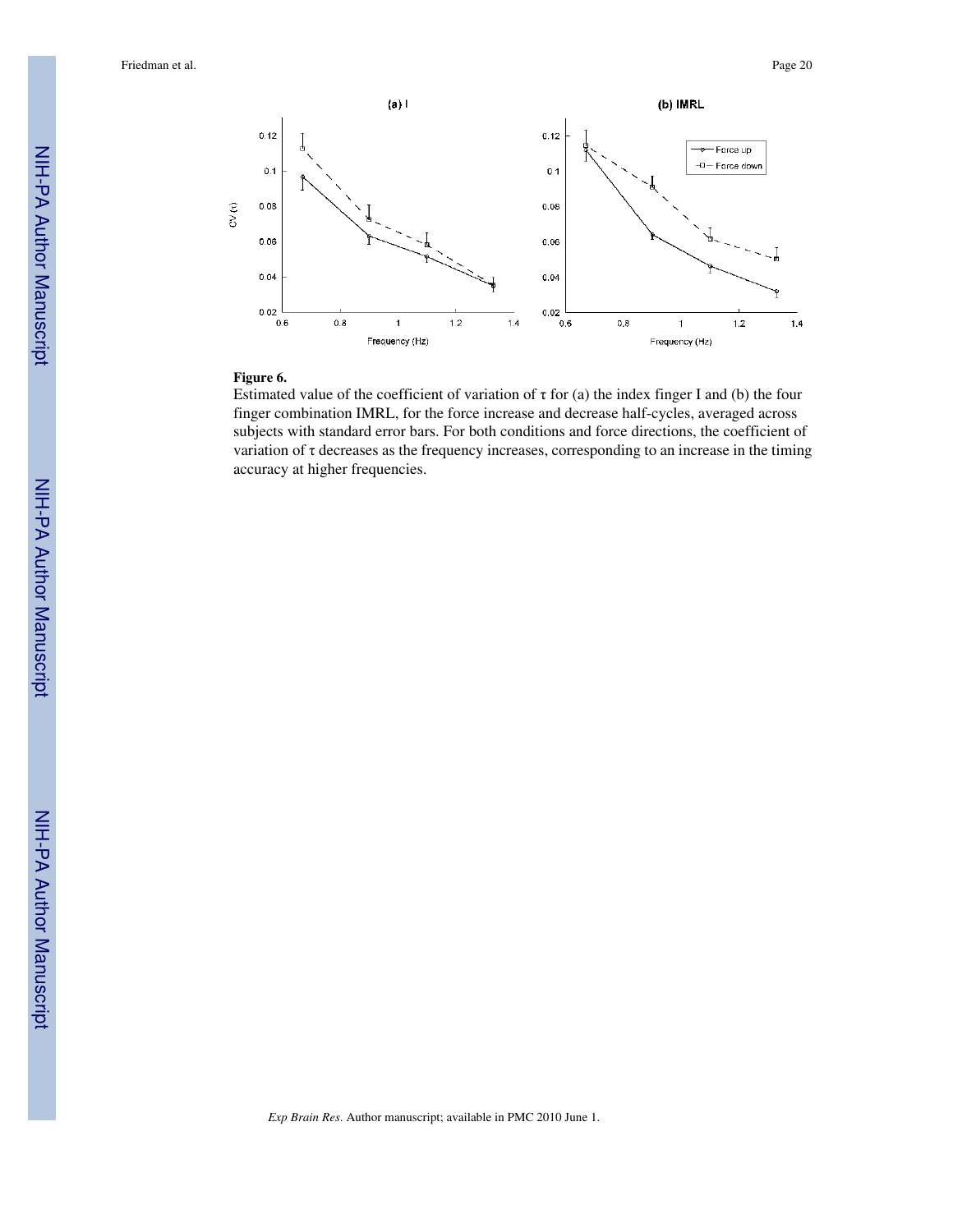| l                                                                   |
|---------------------------------------------------------------------|
|                                                                     |
|                                                                     |
|                                                                     |
|                                                                     |
|                                                                     |
|                                                                     |
|                                                                     |
|                                                                     |
|                                                                     |
|                                                                     |
|                                                                     |
|                                                                     |
|                                                                     |
|                                                                     |
|                                                                     |
|                                                                     |
| <b>Ollin</b>                                                        |
|                                                                     |
|                                                                     |
|                                                                     |
|                                                                     |
|                                                                     |
|                                                                     |
|                                                                     |
|                                                                     |
| ֦֧֦֧֦֧֦֦֧֦֧֦֧֦֧֦֧֧֦֧֧֧֧֧֦֧֦֧֦֧֦֧֧֪֦֧֞֘֝֝֝֝֝֬֝֝֬֝֬֝֓֝֓֟֓֓֓֓֝֬֝֬֝֬֓֝֬ |
|                                                                     |
|                                                                     |
|                                                                     |
|                                                                     |
|                                                                     |
|                                                                     |
|                                                                     |
|                                                                     |
|                                                                     |
| ċ                                                                   |
|                                                                     |
|                                                                     |
| ì                                                                   |
|                                                                     |
|                                                                     |
|                                                                     |
|                                                                     |

**Table 1**

# Indices of performance errors **Indices of performance errors**

Indices of errors (means ± standard errors, across subjects) for the accepted force half-cycles. The errors are shown at the start and end of the half-cycle for the two amplitudes (in % of MVC), defined as the distance from the target line (Amplitude error), and as percent of time of the half cycle, defined as the duration from the closest metronome tick to the start or end of the half-cycle (Timing error). The indices of errors are shown separately for force increase and decrease, as well as for the two finger combinations (1 and IMRL). The Indices of errors (means ± standard errors, across subjects) for the accepted force half-cycles. The errors are shown at the start and end of the half-cycle for the two amplitudes (in % of MVC), defined as the distance from the target line (Amplitude error), and as percent of time of the half cycle, defined as the duration from the closest metronome tick to the start or end of the half-cycle (Timing error). The indices of errors are shown separately for force increase and decrease, as well as for the two finger combinations (I and IMRL). The mean errors were calculated for each subject, then averaged across subjects.

|                | Combination | $\widetilde{\text{HEQ}}$ | $\begin{array}{c}\n\text{Amp.} \\ \text{(% of MVC)}\n\end{array}$ |                                                    | Start of half-cycle                                                   |                                         | End of half-cycle    |
|----------------|-------------|--------------------------|-------------------------------------------------------------------|----------------------------------------------------|-----------------------------------------------------------------------|-----------------------------------------|----------------------|
|                |             |                          |                                                                   | ${\large \bf Amplitude} \atop (\% {\rm of\, MVC})$ | $\begin{array}{l} \textbf{Timing} \\ \textbf{(phase \%)} \end{array}$ | ${\large \bf Amplitude} \\ (\%~of~MVC)$ | Timing $(phase \%)$  |
| Force increase |             | 0.67                     | $\overline{c}$                                                    | $1.03 \ (\pm 0.22)$                                | $20.48 (\pm 1.68)$                                                    | 1.49 ( $\pm$ 0.28)                      | $17.39 (\pm 1.82)$   |
|                |             | 0.9                      | $\overline{c}$                                                    | $1.88 (\pm 0.48)$                                  | $17.81 (\pm 1.63)$                                                    | $1.42 (\pm 0.27)$                       | $15.88 \ (\pm 2.13)$ |
|                |             | 0.9                      | $30\,$                                                            | $1.31 (\pm 0.25)$                                  | $18.74 (\pm 1.55)$                                                    | $2.14 \ (\pm 0.33)$                     | $15.20 (\pm 1.63)$   |
|                |             | $\Xi$                    | $\overline{c}$                                                    | $(.78 (\pm 0.50))$                                 | $(9.06 \pm 1.50)$                                                     | $1.58 (\pm 0.27)$                       | $(3.75 (\pm 1.25)$   |
|                |             | 1.33                     | $\Omega$                                                          | $2.22 (\pm 0.37)$                                  | $20.53 (\pm 1.54)$                                                    | $2.13 (\pm 0.30)$                       | $17.21 (\pm 1.71)$   |
|                | <b>INRL</b> | 0.67                     | $\overline{c}$                                                    | $1.11 (\pm 0.21)$                                  | $18.82 \ (\pm 0.93)$                                                  | $1.51 (\pm 0.58)$                       | $15.50 (\pm 1.28)$   |
|                |             | 0.9                      | $\overline{c}$                                                    | 1.15 ( $\pm$ 0.17)                                 | $16.88 \ (\pm 0.84)$                                                  | $1.93 \ (\pm 0.65)$                     | 13.01 $(\pm 1.24)$   |
|                |             | 0.9                      | $30\,$                                                            | $1.61 (\pm 0.29)$                                  | $(8.12 (\pm 1.57))$                                                   | $2.78 \ (\pm 0.82)$                     | $16.49 (\pm 1.55)$   |
|                |             | $\Xi$                    | $\Omega$                                                          | $1.47 (\pm 0.33)$                                  | $17.34 (\pm 1.02)$                                                    | 1.93 $(\pm 0.51)$                       | $13.16 (\pm 1.26)$   |
|                |             | 1.33                     | $\Omega$                                                          | $1.40 (\pm 0.23)$                                  | $18.48 \ (\pm 0.90)$                                                  | $2.03 (\pm 0.61)$                       | $16.96 (\pm 1.40)$   |
| Force decrease |             | 0.67                     | $\overline{c}$                                                    | $1.43 \ (\pm 0.30)$                                | $18.51 (\pm 1.39)$                                                    | $1.20 (\pm 0.17)$                       | $(7.08 \pm 0.71)$    |
|                |             | $_{0.9}$                 | $\overline{c}$                                                    | $1.46 (\pm 0.28)$                                  | $(5.50 (\pm 1.97))$                                                   | $(.86 (\pm 0.45))$                      | $16.00 (\pm 1.46)$   |
|                |             | 0.9                      | $30\,$                                                            | $2.15 (\pm 0.32)$                                  | $14.63 (\pm 1.69)$                                                    | $1.44 (\pm 0.24)$                       | $16.22 (\pm 0.74)$   |
|                |             | $\Xi$                    | $\Omega$                                                          | $1.59 (\pm 0.25)$                                  | $13.71 (\pm 1.15)$                                                    | $1.79 (\pm 0.51)$                       | $16.03 (\pm 1.11)$   |
|                |             | 1.33                     | $\Omega$                                                          | $2.08 (\pm 0.32)$                                  | $17.42 (\pm 1.16)$                                                    | $2.14 (\pm 0.34)$                       | $18.32 (\pm 1.09)$   |
|                | <b>IMRL</b> | 0.67                     | $\Omega$                                                          | $1.48 \ (\pm 0.58)$                                | $15.63 \ (\pm 0.94)$                                                  | $1.10 (\pm 0.20)$                       | $16.46 (\pm 0.66)$   |
|                |             | 0.9                      | $\overline{c}$                                                    | $.93 \ (\pm 0.63)$                                 | $13.16 (\pm 1.13)$                                                    | $1.14 (\pm 0.16)$                       | $15.83 \ (\pm 0.67)$ |
|                |             | $\ddot{0}$ .             | $30\,$                                                            | $2.71 (\pm 0.80)$                                  | $14.76 \ (\pm 1.01)$                                                  | $1.64 (\pm 0.27)$                       | $16.63 (\pm 1.50)$   |
|                |             | $\Xi$                    | $\overline{c}$                                                    | $(.64.04)$ 86.1                                    | $(3.39 (\pm 1.24)$                                                    | 1.46 ( $\pm$ 0.33)                      | $17.27 (\pm 1.08)$   |
|                |             | 1.33                     | 20                                                                | $2.04 (\pm 0.61)$                                  | $16.16 (\pm 1.50)$                                                    | $1.42 (\pm 0.25)$                       | $18.06 (\pm 1.02)$   |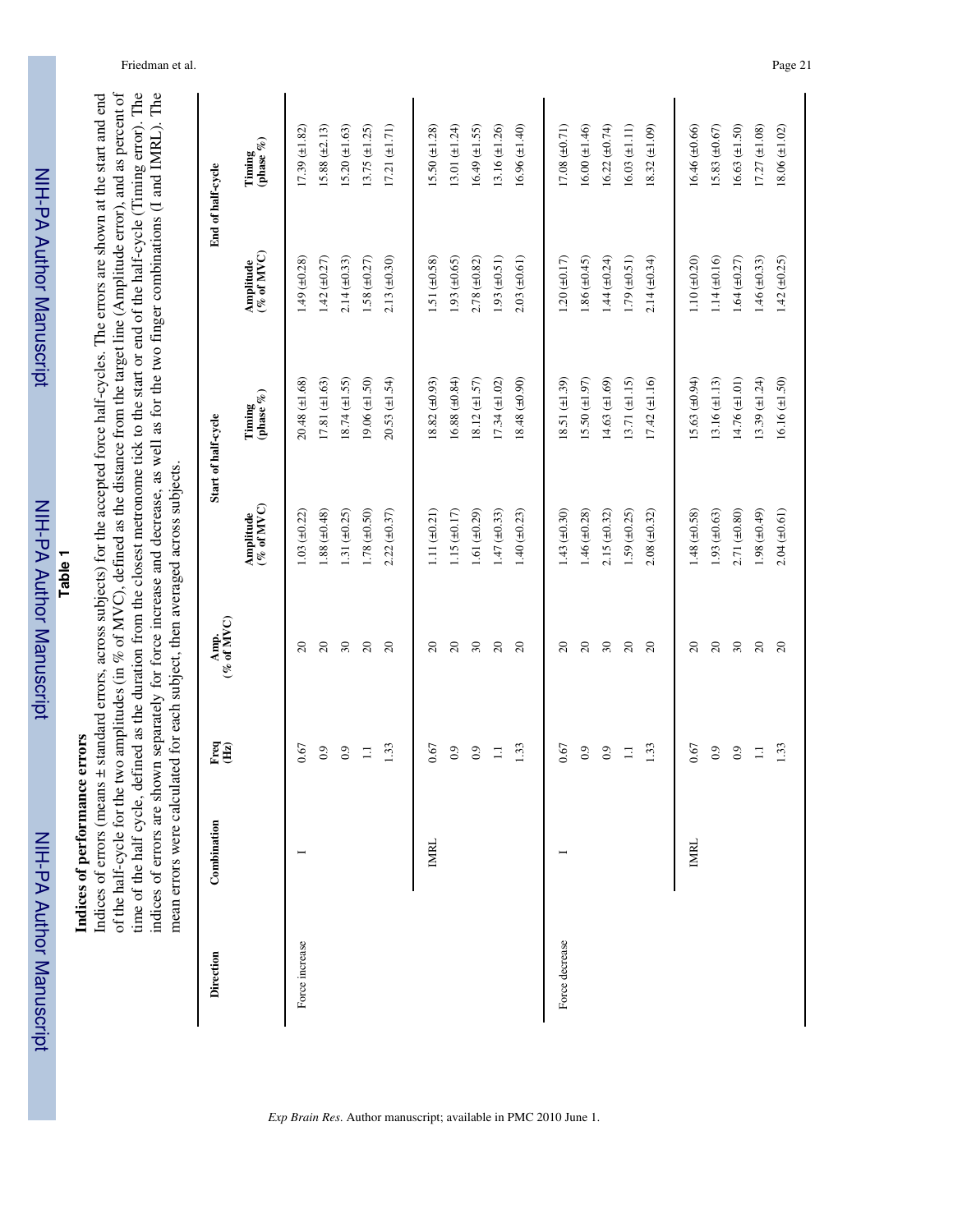NIH-PA Author Manuscript NIH-PA Author Manuscript **Table 2**

# Total force variance across all tasks **Total force variance across all tasks**

Mean and standard deviation (across subjects) of the variance of total force in the I and IMRL tasks, at the start of the force increase (decrease), at the time of peak force rate, and at the end of force increase (decrease). The values are the variance normalized by the Mean and standard deviation (across subjects) of the variance of total force in the I and IMRL tasks, at the start of the force increase (decrease), at the time of peak force rate, and at the end of force increase (decrease). The values are the variance normalized by the squared MVC, and should all be multiplied by 10<sup>-4</sup>. The normalized variance is significantly lower for the IMRL combination. congred MVC and should all be multiplied by  $10^{-4}$ . The normalized variance is significantly lower for the IMRI, combination

|                |              |                                          |                  |                                                                   |                    | менен мих С чип михайны ок напринять и так и с так и с так и с так и с так и с так и с только по так и с так и |                    |                                                                    |
|----------------|--------------|------------------------------------------|------------------|-------------------------------------------------------------------|--------------------|----------------------------------------------------------------------------------------------------------------|--------------------|--------------------------------------------------------------------|
| Direction      | Freq<br>(Hz) | $\frac{\text{Amp.}}{(% \text{ of MVC})}$ | Start            |                                                                   |                    | Peak dF/dt                                                                                                     | End                |                                                                    |
|                |              |                                          | $(\times\,10^4)$ | $\begin{array}{c} \textbf{IMRL} \\ (\times\,10^{-4}) \end{array}$ | $(\times\,10^4)$   | $\frac{\rm IMRL}{\rm (10^{-4})}$                                                                               | $(\times 10^{-4})$ | $\begin{array}{c} \textbf{IMRL} \\ \times \textbf{10} \end{array}$ |
| Force increase | 0.67         | $\approx$                                | $1.51(\pm 1.68)$ | $1.09(\pm 0.92)$                                                  | $9.01(\pm3.68)$    | $7.71(\pm4.08)$                                                                                                | $2.61(\pm 2.15)$   | $1.51(\pm 0.81)$                                                   |
|                | 0.90         | $\approx$                                | $2.99(\pm 3.70)$ | $1.20(\pm 0.87)$                                                  | $12.70(\pm 5.99)$  | $11.64(\pm 5.85)$                                                                                              | $2.38(\pm 1.57)$   | $2.21(\pm 0.79)$                                                   |
|                | 0.90         | $\approx$                                | $1.83(\pm 1.01)$ | $1.87(\pm 0.79)$                                                  | $27.33(\pm 12.53)$ | 24.67(±12.25)                                                                                                  | $6.03(\pm4.02)$    | $6.06(\pm2.37)$                                                    |
|                | 1.10         | $\approx$                                | $2.19(\pm 1.47)$ | $1.62(\pm1.19)$                                                   | $12.61(\pm 4.72)$  | $11.77(\pm 4.90)$                                                                                              | $2.86(\pm 1.79)$   | $2.74(\pm 1.82)$                                                   |
|                | 1.33         | $\approx$                                | $3.10(\pm 1.32)$ | $1.81(\pm 1.27)$                                                  | $12.49(\pm3.29)$   | $10.94(\pm 3.73)$                                                                                              | $4.91(\pm1.95)$    | $3.41(\pm 1.79)$                                                   |
| Force decrease | 0.67         | $\approx$                                | $2.49(\pm2.36)$  | $1.33(\pm 0.72)$                                                  | $7.14(\pm3.60)$    | $6.80(\pm 2.87)$                                                                                               | $1.91(\pm 1.00)$   | $1.29(\pm 1.10)$                                                   |
|                | 0.90         | $\approx$                                | $2.45(\pm 1.79)$ | $2.13(\pm 0.79)$                                                  | $10.14(\pm 5.76)$  | $6.37(\pm 3.50)$                                                                                               | $3.96(\pm 4.35)$   | $1.16(\pm 0.77)$                                                   |
|                | 0.90         | $\approx$                                | $5.69(\pm3.68)$  | $5.80(\pm2.61)$                                                   | $15.10(\pm 9.95)$  | $16.12(\pm 12.28)$                                                                                             | $2.33(\pm 1.24)$   | $2.23(\pm 1.28)$                                                   |
|                | 1.10         | $\approx$                                | $2.85(\pm1.60)$  | $3.02(\pm 2.39)$                                                  | $9.02(\pm4.03)$    | $8.05(\pm 3.63)$                                                                                               | $2.21(\pm 1.47)$   | $.54(\pm 0.99)$                                                    |
|                | 1.33         | $\approx$                                | $5.09(\pm2.70)$  | $3.51(\pm2.07)$                                                   | $9.17(\pm3.45)$    | $8.21(\pm4.56)$                                                                                                | $3.51(\pm 1.89)$   | $1.99(\pm1.49)$                                                    |
|                |              |                                          |                  |                                                                   |                    |                                                                                                                |                    |                                                                    |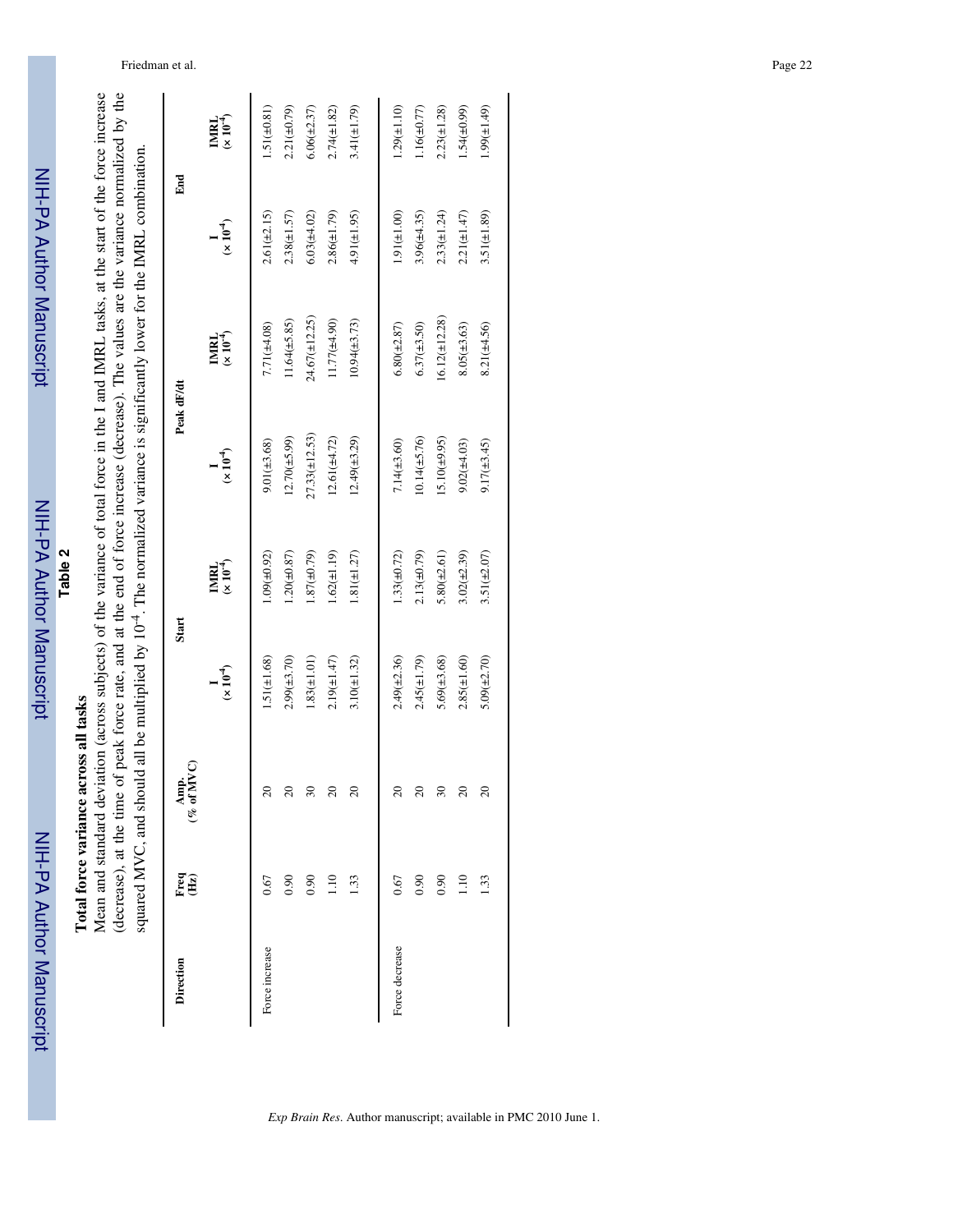# **Table 3**

# **Variance within and orthogonal to the UCM**

The variance within the UCM (V<sub>UCM</sub>) and orthogonal to the UCM (V<sub>ORT</sub>) at the start (phase 1%), middle (phase 50%) and end (phase 100%) of the force production tasks. The variances are normalized by the squared MVC, and the number of degrees of freedom. At all three times, the mean  $V_{UCM}$  is larger than the mean  $V_{ORT}$ . The difference is greatest at phase 100% for force increase, and at phase 1% for force decrease, where the force level is high but the force rate is low.

|              | <b>Force increase</b>    |                          |                          | <b>Force decrease</b>    |
|--------------|--------------------------|--------------------------|--------------------------|--------------------------|
| <b>Phase</b> | $V_{UCM}$ (x $10^{-5}$ ) | $V_{ORT}$ (x $10^{-5}$ ) | $V_{UCM}$ (x $10^{-5}$ ) | $V_{ORT}$ (x $10^{-5}$ ) |
| 1%           | $5.40(\pm 3.37)$         | $1.82(\pm 1.38)$         | $37.5(\pm 27.4)$         | $2.80(\pm 1.82)$         |
| 50%          | $21.6(\pm 16.0)$         | $9.84(\pm 5.66)$         | $15.7(\pm 10.7)$         | $8.54(\pm 4.84)$         |
| 100%         | $43.3(\pm 33.6)$         | $3.00(\pm2.03)$          | $5.16(\pm 3.10)$         | $1.90(\pm 1.55)$         |

 $\overline{\phantom{0}}$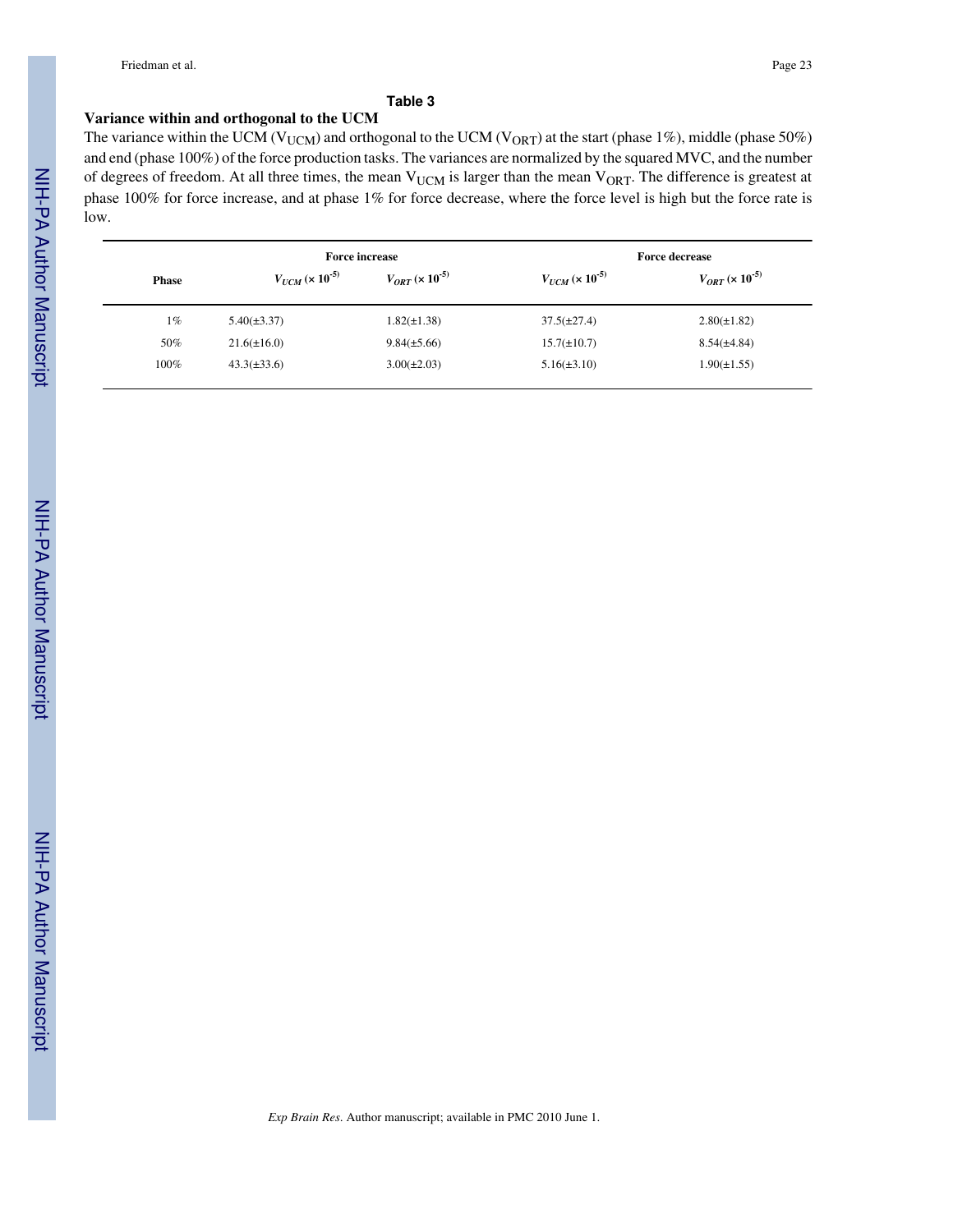#### **Table 4**

# **The phase of peak VORT**

Mean and standard deviation (across subjects) of the phase at peak V<sub>ORT</sub> for trials at 20% MVC, for different frequencies, and direction (force increase and force decrease). The timing of the peak is generally later as the frequency increases, and is earlier for force decrease compared to force increase.

|                |                    | <b>Frequency</b>   |                   |                   |
|----------------|--------------------|--------------------|-------------------|-------------------|
|                | $0.67$ Hz          | $0.9\mathrm{Hz}$   | $1.1\mathrm{Hz}$  | $1.33\mathrm{Hz}$ |
| Force increase | $39.50(\pm 10.17)$ | $46.38(\pm 10.29)$ | $52.38(\pm 5.88)$ | $57.62(\pm 8.05)$ |
| Force decrease | $37.12(\pm 9.79)$  | $40.38(\pm 6.61)$  | $44.25(\pm 7.91)$ | $44.00(\pm 6.70)$ |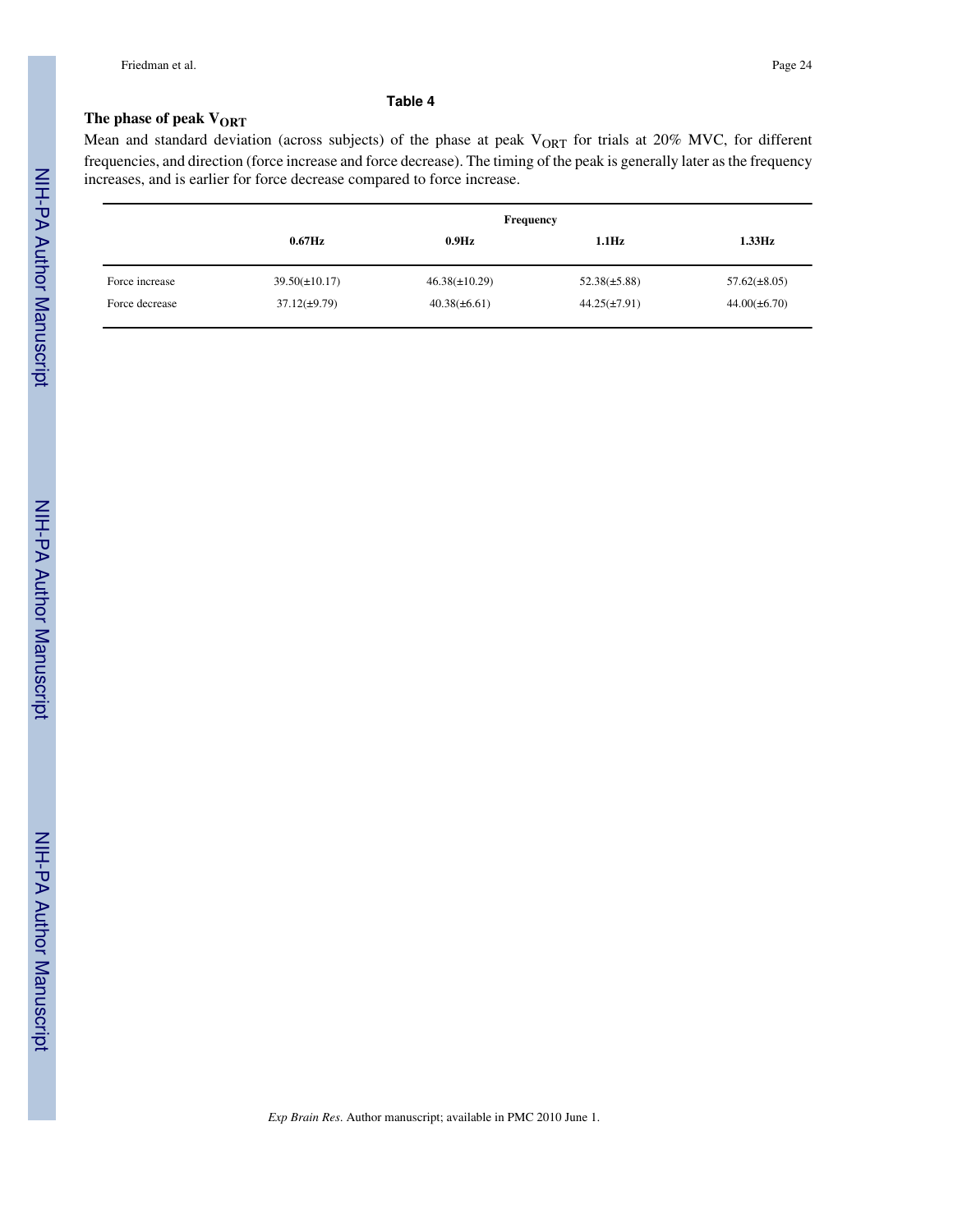NIH-PA Author Manuscript NIH-PA Author Manuscript **Results of regression analysis**

Table 5<br>Results of regression analysis<br>Results of the regression of V<sub>UCM</sub> and V<sub>ORT</sub> for a typical subject using the linear model in Equation (8) over the different frequencies NIH-PA Author ManuscriptNIH-PA Author Manuscript

Results of the regression of  $V_{\text{UCM}}$  and  $V_{\text{OKT}}$  for a typical subject using the linear model in Equation (8) over the different frequencies

| 0.0001<br>0.0001<br>0.0001<br>17.07<br>15.03<br>$-0.55$<br>$-1.09$<br>$-0.92$<br>$1.33\,$<br>1.33<br>0.98<br>1.33<br>0.71<br>$0.97$<br>0.99<br>6.44<br>$\boldsymbol{\mathcal{Z}}$<br>$20\,$<br>$20\,$<br>0.0001<br>0.0001<br>0.0001<br>13.83<br>$12.15$<br>$-0.90$<br>$-0.85$<br>0.70<br>1.66<br>$0.02\,$<br>0.99<br>0.99<br>2.40<br>$\boldsymbol{\mathcal{Z}}$<br>$20\,$<br>$\Xi$<br>$20\,$<br>$\Xi$<br>$\Xi$<br>0.0001<br>50,0001<br>0.0001<br>$-2.49$<br>4.73<br>0.69<br>0.36<br>0.92<br>$1.98\,$<br>4.51<br>0.09<br>$1.57\,$<br>$0.87\,$<br>$_{0.9}$<br>$\mathbf{0.9}$<br>$_{0.9}$<br>$\boldsymbol{\mathfrak{F}}$<br>$30\,$<br>$30\,$<br>0.0001<br>50,0001<br>50,0001<br>14.350<br>15.22<br>2.66<br>4.79<br>$-0.63$<br>$-0.54$<br>0.42<br>0.99<br>$\!0.81\!$<br>0.99<br>$\mathbf{0.9}$<br>$_{0.9}$<br>0.9<br>$\boldsymbol{\mathfrak{a}}$<br>$20\,$<br>$20\,$<br>50,0001<br>0.0001<br>50,0001<br>35.14<br>28.39<br>0.66<br>$-2.16$<br>0.68<br>2.09<br>$-3.01$<br>$0.67\,$<br>$-2.61$<br>0.67<br>0.99<br>0.97<br>$0.67\,$<br>20<br>$\boldsymbol{\mathcal{Z}}$<br>$20\,$<br>Amplitude (%MVC)<br>Amplitude (%MVC)<br>Amplitude (%MVC)<br>Freq. (Hz)<br>$a_I\ (\times\ 10^4)$<br>Freq. (Hz)<br>$a_{I}\,(\times\,10^{\text{-4}})$<br>Freq. (Hz)<br>$a_2 \, (\times \, 10^{\text{-4}})$<br>$c_I\,(\times\,10^4)$<br>$c_I\,(\times\,10^4)$<br>$b_2 \, (\times \, 10^{\text{-4}})$<br>P value<br>P value<br>P value<br>$V_{UCM}$ , force decrease:<br>$V_{\rm ORT}$ force increase:<br>$\mathbf{\hat{R}}^2$<br>$\mathbf{\hat{R}}^2$<br>$\mathbf{\hat{R}}^2$ | $V_{\ensuremath{UCM}}$ force increase: |  |  |  |
|--------------------------------------------------------------------------------------------------------------------------------------------------------------------------------------------------------------------------------------------------------------------------------------------------------------------------------------------------------------------------------------------------------------------------------------------------------------------------------------------------------------------------------------------------------------------------------------------------------------------------------------------------------------------------------------------------------------------------------------------------------------------------------------------------------------------------------------------------------------------------------------------------------------------------------------------------------------------------------------------------------------------------------------------------------------------------------------------------------------------------------------------------------------------------------------------------------------------------------------------------------------------------------------------------------------------------------------------------------------------------------------------------------------------------------------------------------------------------------------------------------------------------------------------------------|----------------------------------------|--|--|--|
|                                                                                                                                                                                                                                                                                                                                                                                                                                                                                                                                                                                                                                                                                                                                                                                                                                                                                                                                                                                                                                                                                                                                                                                                                                                                                                                                                                                                                                                                                                                                                        |                                        |  |  |  |
|                                                                                                                                                                                                                                                                                                                                                                                                                                                                                                                                                                                                                                                                                                                                                                                                                                                                                                                                                                                                                                                                                                                                                                                                                                                                                                                                                                                                                                                                                                                                                        |                                        |  |  |  |
|                                                                                                                                                                                                                                                                                                                                                                                                                                                                                                                                                                                                                                                                                                                                                                                                                                                                                                                                                                                                                                                                                                                                                                                                                                                                                                                                                                                                                                                                                                                                                        |                                        |  |  |  |
|                                                                                                                                                                                                                                                                                                                                                                                                                                                                                                                                                                                                                                                                                                                                                                                                                                                                                                                                                                                                                                                                                                                                                                                                                                                                                                                                                                                                                                                                                                                                                        |                                        |  |  |  |
|                                                                                                                                                                                                                                                                                                                                                                                                                                                                                                                                                                                                                                                                                                                                                                                                                                                                                                                                                                                                                                                                                                                                                                                                                                                                                                                                                                                                                                                                                                                                                        |                                        |  |  |  |
|                                                                                                                                                                                                                                                                                                                                                                                                                                                                                                                                                                                                                                                                                                                                                                                                                                                                                                                                                                                                                                                                                                                                                                                                                                                                                                                                                                                                                                                                                                                                                        |                                        |  |  |  |
|                                                                                                                                                                                                                                                                                                                                                                                                                                                                                                                                                                                                                                                                                                                                                                                                                                                                                                                                                                                                                                                                                                                                                                                                                                                                                                                                                                                                                                                                                                                                                        |                                        |  |  |  |
|                                                                                                                                                                                                                                                                                                                                                                                                                                                                                                                                                                                                                                                                                                                                                                                                                                                                                                                                                                                                                                                                                                                                                                                                                                                                                                                                                                                                                                                                                                                                                        |                                        |  |  |  |
|                                                                                                                                                                                                                                                                                                                                                                                                                                                                                                                                                                                                                                                                                                                                                                                                                                                                                                                                                                                                                                                                                                                                                                                                                                                                                                                                                                                                                                                                                                                                                        |                                        |  |  |  |
|                                                                                                                                                                                                                                                                                                                                                                                                                                                                                                                                                                                                                                                                                                                                                                                                                                                                                                                                                                                                                                                                                                                                                                                                                                                                                                                                                                                                                                                                                                                                                        |                                        |  |  |  |
|                                                                                                                                                                                                                                                                                                                                                                                                                                                                                                                                                                                                                                                                                                                                                                                                                                                                                                                                                                                                                                                                                                                                                                                                                                                                                                                                                                                                                                                                                                                                                        |                                        |  |  |  |
|                                                                                                                                                                                                                                                                                                                                                                                                                                                                                                                                                                                                                                                                                                                                                                                                                                                                                                                                                                                                                                                                                                                                                                                                                                                                                                                                                                                                                                                                                                                                                        |                                        |  |  |  |
|                                                                                                                                                                                                                                                                                                                                                                                                                                                                                                                                                                                                                                                                                                                                                                                                                                                                                                                                                                                                                                                                                                                                                                                                                                                                                                                                                                                                                                                                                                                                                        |                                        |  |  |  |
|                                                                                                                                                                                                                                                                                                                                                                                                                                                                                                                                                                                                                                                                                                                                                                                                                                                                                                                                                                                                                                                                                                                                                                                                                                                                                                                                                                                                                                                                                                                                                        |                                        |  |  |  |
|                                                                                                                                                                                                                                                                                                                                                                                                                                                                                                                                                                                                                                                                                                                                                                                                                                                                                                                                                                                                                                                                                                                                                                                                                                                                                                                                                                                                                                                                                                                                                        |                                        |  |  |  |
|                                                                                                                                                                                                                                                                                                                                                                                                                                                                                                                                                                                                                                                                                                                                                                                                                                                                                                                                                                                                                                                                                                                                                                                                                                                                                                                                                                                                                                                                                                                                                        |                                        |  |  |  |
|                                                                                                                                                                                                                                                                                                                                                                                                                                                                                                                                                                                                                                                                                                                                                                                                                                                                                                                                                                                                                                                                                                                                                                                                                                                                                                                                                                                                                                                                                                                                                        |                                        |  |  |  |
|                                                                                                                                                                                                                                                                                                                                                                                                                                                                                                                                                                                                                                                                                                                                                                                                                                                                                                                                                                                                                                                                                                                                                                                                                                                                                                                                                                                                                                                                                                                                                        |                                        |  |  |  |
|                                                                                                                                                                                                                                                                                                                                                                                                                                                                                                                                                                                                                                                                                                                                                                                                                                                                                                                                                                                                                                                                                                                                                                                                                                                                                                                                                                                                                                                                                                                                                        |                                        |  |  |  |
|                                                                                                                                                                                                                                                                                                                                                                                                                                                                                                                                                                                                                                                                                                                                                                                                                                                                                                                                                                                                                                                                                                                                                                                                                                                                                                                                                                                                                                                                                                                                                        |                                        |  |  |  |
|                                                                                                                                                                                                                                                                                                                                                                                                                                                                                                                                                                                                                                                                                                                                                                                                                                                                                                                                                                                                                                                                                                                                                                                                                                                                                                                                                                                                                                                                                                                                                        |                                        |  |  |  |
|                                                                                                                                                                                                                                                                                                                                                                                                                                                                                                                                                                                                                                                                                                                                                                                                                                                                                                                                                                                                                                                                                                                                                                                                                                                                                                                                                                                                                                                                                                                                                        | $c_2 \, (\times \, 10^{-5})$           |  |  |  |

Friedman et al. Page 25

*VORT*, force decrease:

 $V_{ORP}$  force decrease: